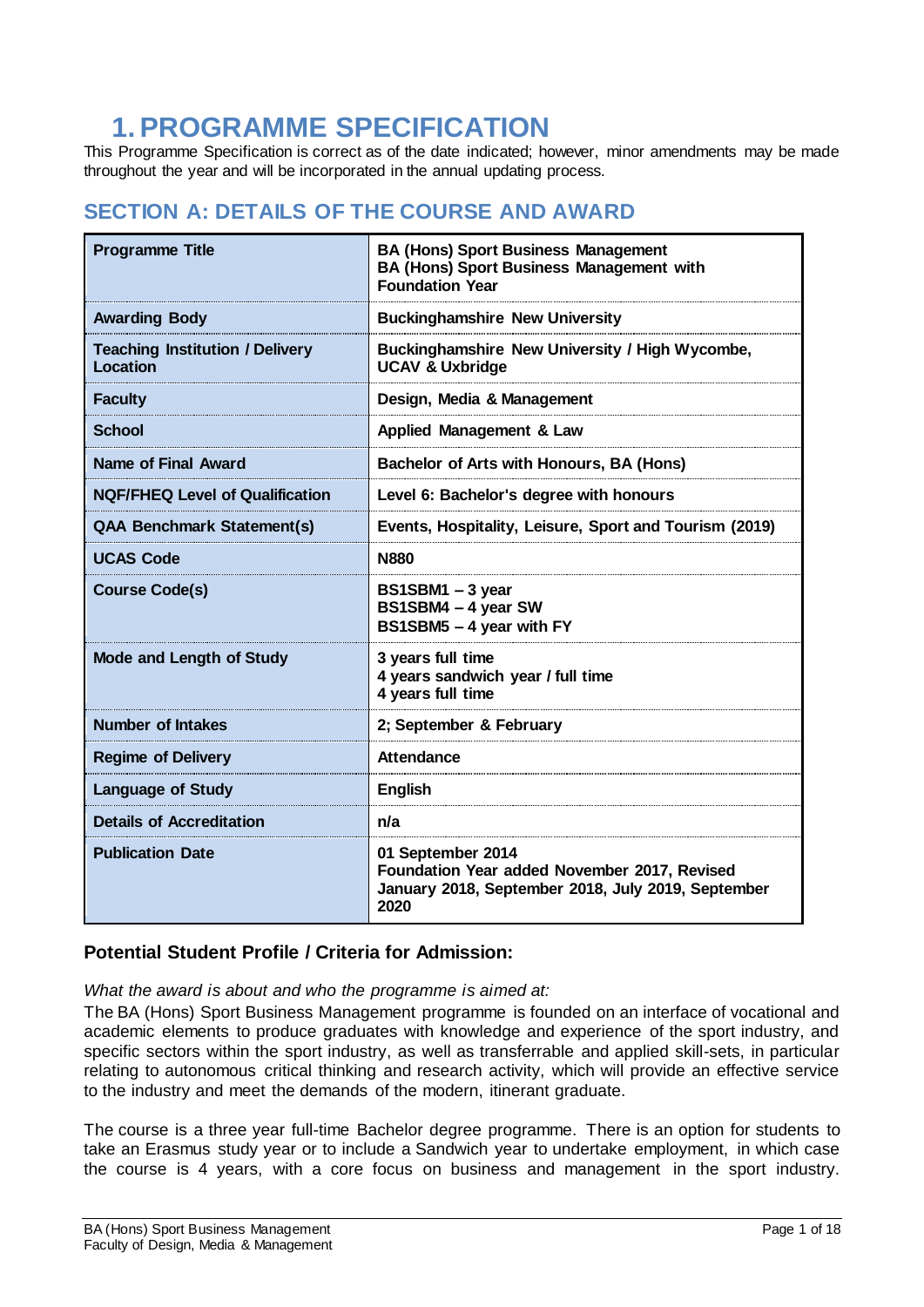Differentiation of the individual courses will be manifest in options that provide the student with knowledge of the environments and governance and administration of the individual sports (football, rugby, golf).

The degree is aimed at those school leavers who wish to develop the skills, knowledge and employability profile that will provide them with the opportunity to gain employment in the sport business sector. It is equally geared toward fulfilling the needs of those mature students with an interest in returning to the workplace and securing employment in the sports industry. Students should choose this award if they are seeking to study a course that focuses on the management challenges facing the sports industry today. The degree is forward-looking and remains fully responsive to the ongoing changes taking place in the sports industry**.**

#### *Why students should choose this award:*

The degree will provide students with a strong business studies foundation and an understanding of the unique challenges and issues facing sports management. The programme consists of a blend of professional and academic elements to develop graduates with the essential knowledge and experience of the sports industry.

There is a unique focus on transferable and applied skills, as well as critical thinking and independent working, providing students with a broad learning base to hit the ground running when entering the workforce after graduation. Students will be trained in current, relevant curriculum, which reflects the needs of both the sports industry and the modern graduate, boosting your employability and skills base.

The London 2012 Olympics illustrated various businesses functions including sports tourism, facility, stadium and events management and sports media. The growth in this sector means that there is strong demand for quality graduates who can demonstrate both knowledge and experience of working within the sport business.

Employability will be a particularly important theme throughout the degree and students are encouraged to gain as much industry experience as possible through volunteering, paid part-time work, work experiences and the sandwich year option.

Students will be introduced to a number of the University's public and private sector industry partners who deliver guest lectures and work with the University to develop internship and employment opportunities with companies such as:

- The Football Association (The FA)
- 110% Marketing
- The Chartered Institute for the Management of Sport and Physical Activity (CIMPSA)
- Bucks Sport
- Parkwood Leisure
- Representatives from Bisham Abbey

#### *Opportunities available for students after completion of the award:*

Students will study the foundations of sport business and will understand the varying challenges and issues facing the industry. Graduates will be experienced from key industry experiences throughout the course and will be ready to enter the workforce with confidence from the perfect blend of professional and academic elements throughout the programme. Additionally arour diverse range of industry partners offer a unique opportunity to network, providing valuable contacts for students during your studies and after you graduate. After graduating from the programme, you will also have the skills and knowledge to set up your own businesses.

Graduates will have the following opportunities for career pathways: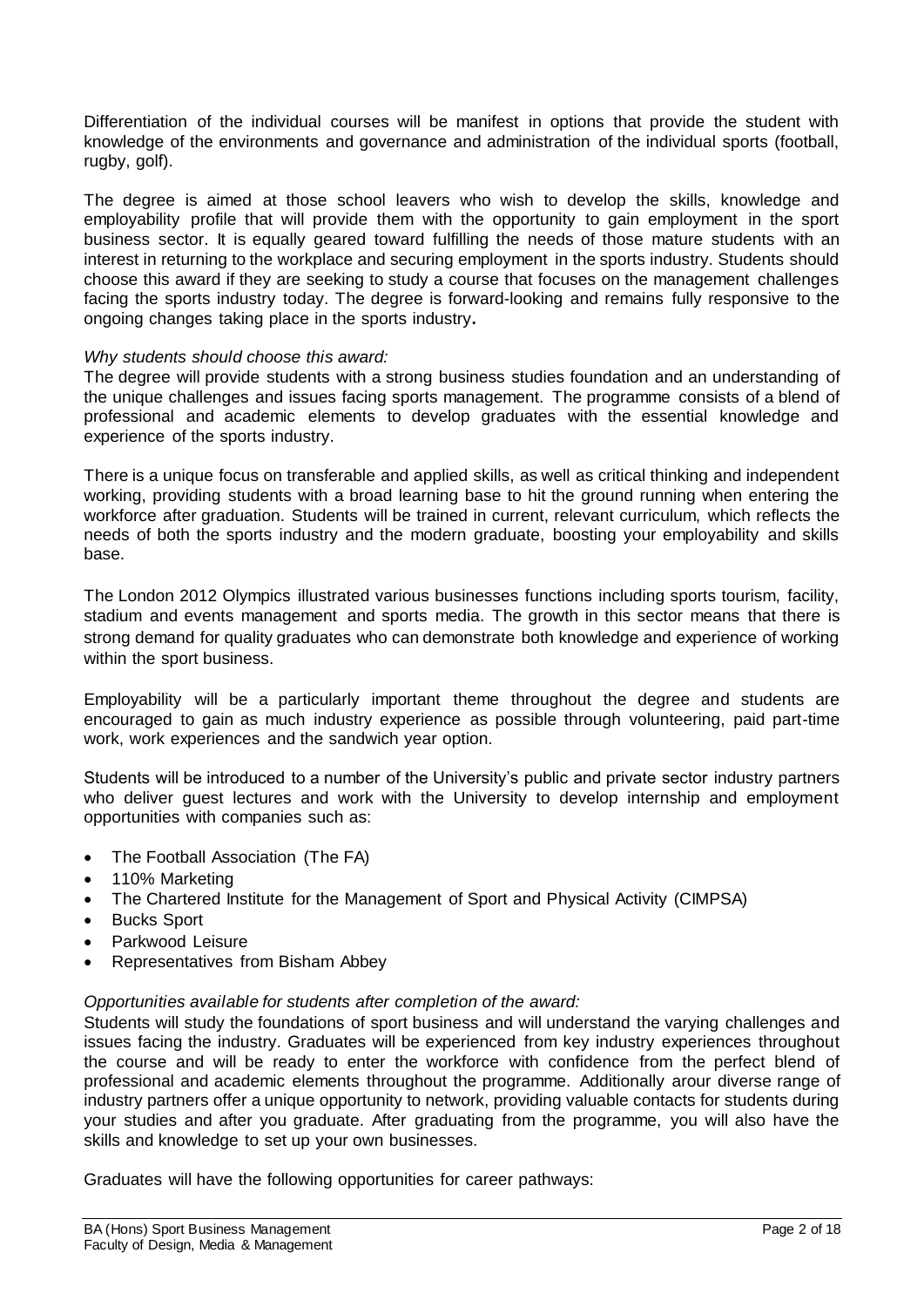- Sports events management
- Sport facility management
- Sports entrepreneur
- Sports marketing and media
- Health and fitness industry
- Self-employment in sports business

#### **For BA (Hons) Sport Business Management (3 years)**

*Expected knowledge and skills that the entrant will have on entry to the programme:*

Admission regulations are in accordance with those prescribed by University Regulations. A typical entrant would be expected to have GCSE English and Mathematics at Grade C or above and a UCAS Tariff score of 200-240. This score can be achieved from a minimum of two 4-unit GCE A-levels or equivalent. Entrants would be expected to have passion for sport and some experience of working within the sport industry would be an advantage, but is not essential. Good communication skills are essential as students will be assessed in a number of ways including both written work and oral communication, and at times through the course will be expected to converse and work with external organisations. Entrants must be prepared to take responsibility for their learning, and be willing to work both individually and as part of a team and to participate fully in course activities. Basic ICT skills will be an advantage.

#### **For BA (Hons) Sport Business Management with Foundation Year (4 years)**

Applicants who do not meet the minimum requirements for the 3-year programme, or those who do not feel fully prepared for a Level 4 course, will be considered for the 4-year programme including a Foundation Year. Please see the University's General Entry Requirement webpages for requirements for entry at this level.

#### **SECTION B: PROGRAMME AIMS, OUTCOMES, LEARNING, TEACHING AND ASSESSMENT METHODS**

#### **Programme Aims**

The main educational aims of the programme are to:

- Create opportunities for students to interface with real businesses in sport to put their study into practice.
- Focus on transferable and applied skills, as well as critical thinking.
- Provide a strong business studies foundation and an understanding of the unique challenges and issues facing sports management.
- Create graduates who are reflective practitioners and who can contribute to a fast moving market sector.
- Provide an inclusive, current and versatile curriculum of study which reflects the needs of both the sport industry and the challenges with which it is confronted in an era of ongoing growth
- Prepare students for employment or for postgraduate study by fostering an environment in which students are encouraged to: develop academic skills; challenge knowledge; apply theory to practice; develop critical awareness, analysis, and reasoning; solve problems; synthesise and evaluate information; and engage in research
- Enable graduates to meet the changing demands of employment through acquisition and development of a wide range of personal and transferable skills required by employers in the sports industry: self-reliance; reflection; adaptability; creativity; flexibility; interpersonal communication; teamwork and leadership qualities
- Develop the confidence and academic skills of students enabling them to become active and autonomous learners and critical thinkers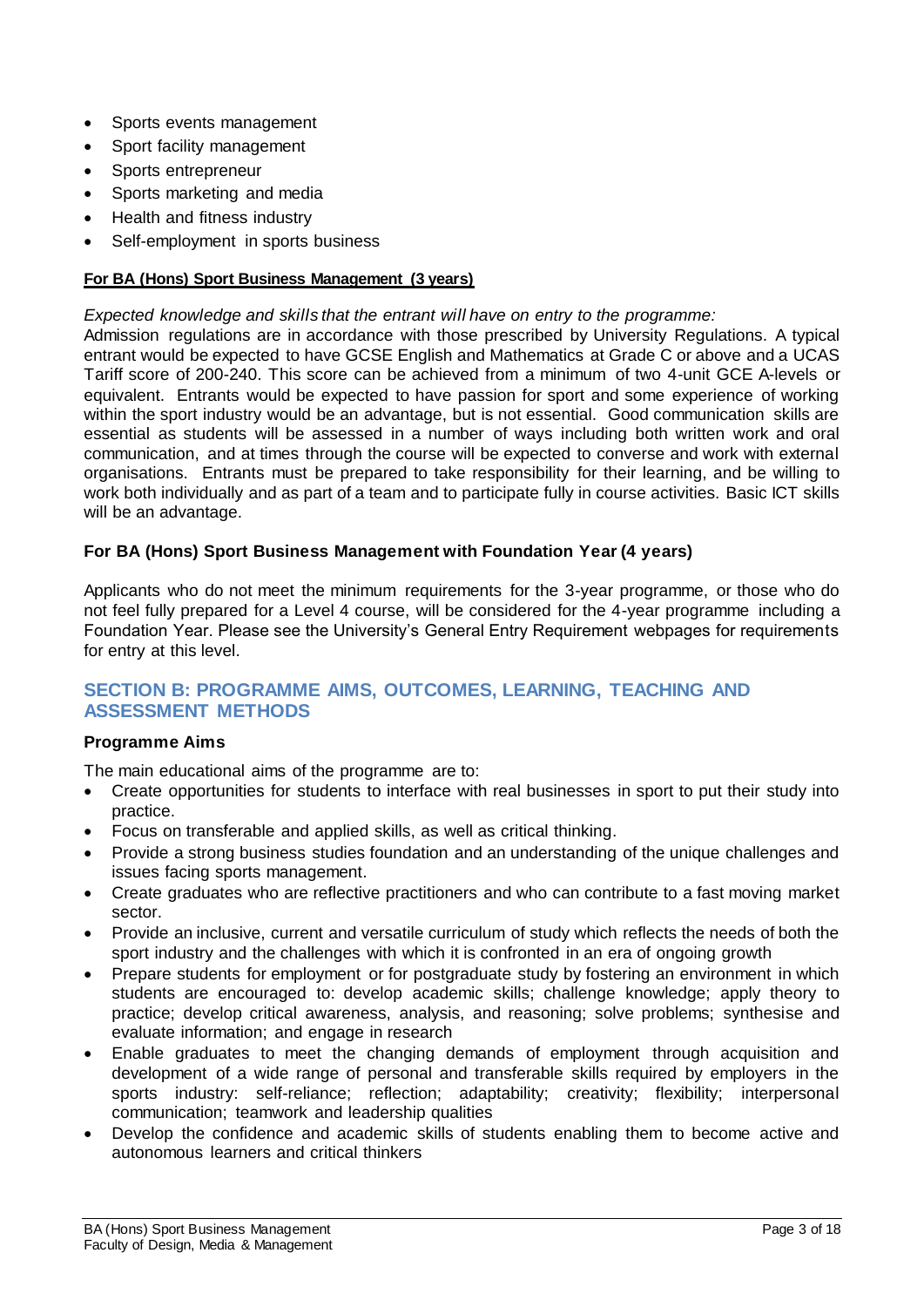- Encourage students to reflect upon their studies and take responsibility for their own learning and continued professional development
- Enhance the student experience and employment opportunities through engagement with our sports industry partners

#### **Programme Learning Outcomes**

#### *A. Knowledge and Understanding*

On successful completion of the programme a graduate will be able to:

- 1. Apply contemporary business and sports industry theory to the market.
- 2. Design and conduct industry focused or applied research.
- 3. Employ academic knowledge of sport to critique and predict policy and practice in the sports industry.
- 4. Identify and recommend operational techniques for the functional areas of sports business.

#### *B. Intellectual/Cognitive Skills*

On successful completion of the programme a graduate will be able to:

- 1. Perform as critical and curious thinkers.
- 2. Engage in reflective practice to enhance their professional development.
- 3. Practise and defend an ethical approach to their working environment
- 4. Engage with research to inform practice.

#### *C. Practical Skills*

On successful completion of the programme a graduate will be able to:

- 1. Use and manage information technology in the professional sports business environment.
- 2. Communicate effectively with industry practitioners, sport participants and professional bodies.
- 3. Present their ideas effectively in a range of oral and written contexts.
- 4. Apply theoretical knowledge to solve the practical issues in the sport business sector.
- 5. Develop and implement strategies to enhance the performance of sports business.

#### *D. Key/Transferable Skills*

On successful completion of the programme a graduate will be able to:

- 1. Apply personal responsibility and reflective practice to identify professional development needs in a process of life-long learning
- 2. Review critically current research and primary sources (for example, refereed research articles and/or original materials appropriate to sport business)
- 3. Evaluate critically arguments, assumptions, abstract concepts and data to make judgements and to frame appropriate questions and propose solutions to a problem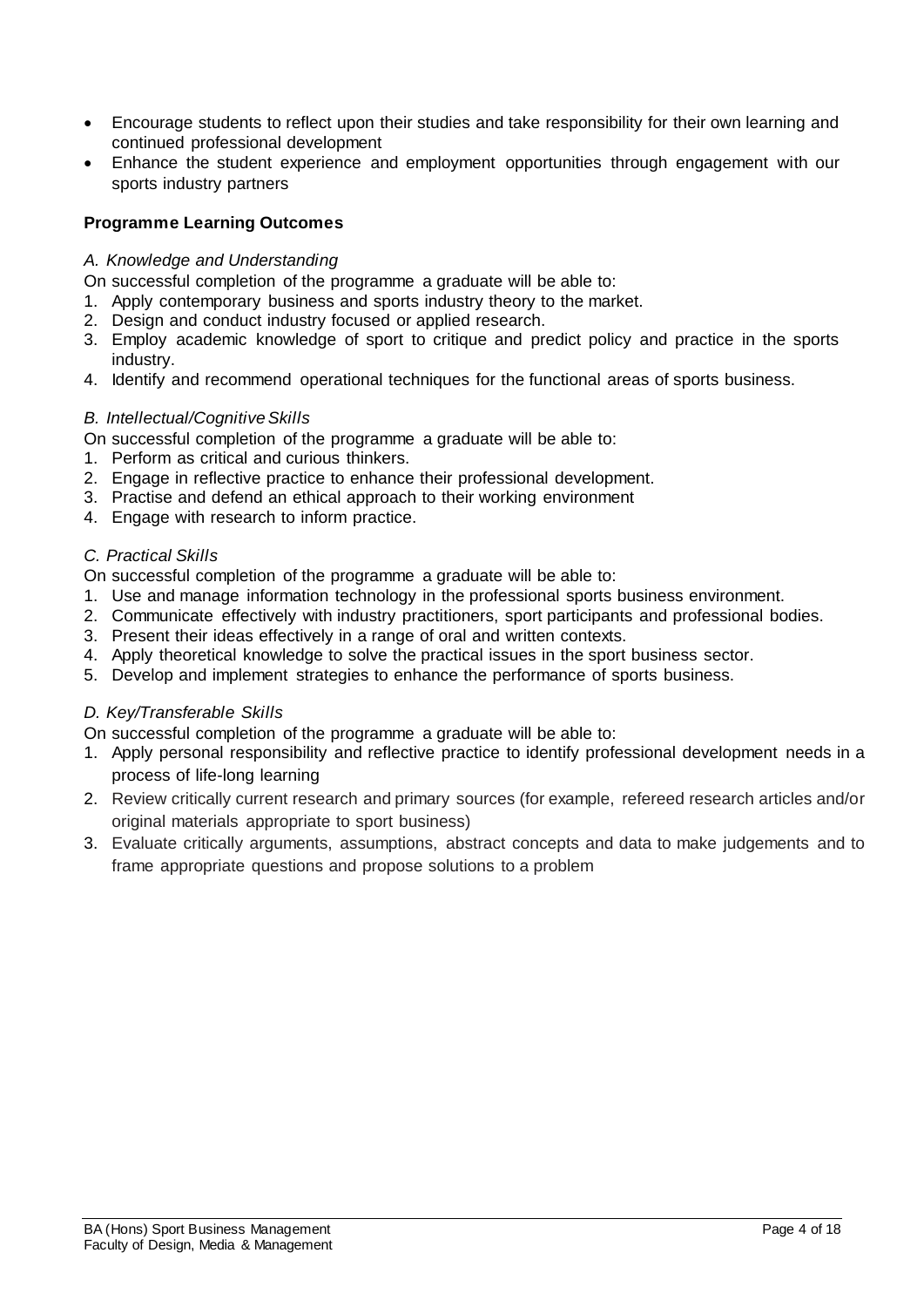### **Table 1: Programme Skills Matrix – Assessment**

| <b>Module Code</b> | Information Acquisition | Critical thinking, analysis and<br>synthesis | Self-reflection and Criticality | Oral<br>Skills:<br>Communication | Communication Skills: Written | Communications Technology<br>Information &<br><b>(ICT)</b> | Quantitative<br>×<br>Numeracy<br><b>Skills</b> | Decision<br>ಳ<br>Problem Solving<br>Making | Self-managed<br>×<br>Independent<br>Learning | Working with Others         |
|--------------------|-------------------------|----------------------------------------------|---------------------------------|----------------------------------|-------------------------------|------------------------------------------------------------|------------------------------------------------|--------------------------------------------|----------------------------------------------|-----------------------------|
| <b>FY026</b>       | $\boxtimes$             | $\boxtimes$                                  | $\boxtimes$                     | $\boxtimes$                      | $\boxtimes$                   | $\boxtimes$                                                |                                                |                                            | $\boxtimes$                                  |                             |
| FY027              | $\boxtimes$             | $\boxtimes$                                  |                                 | $\boxtimes$                      | $\boxtimes$                   | $\boxtimes$                                                | $\boxtimes$                                    | $\boxtimes$                                |                                              | $\boxtimes$                 |
| <b>FY028</b>       | $\boxtimes$             | $\boxtimes$                                  |                                 | $\boxtimes$                      | $\boxtimes$                   | $\boxtimes$                                                |                                                | $\boxtimes$                                |                                              | $\mathbb{R}^n$              |
| FY021              | $\boxtimes$             | $\boxtimes$                                  | $\boxtimes$                     | $\boxtimes$                      | $\boxtimes$                   | $\mathbf{I}$                                               |                                                |                                            |                                              | $\boxtimes$                 |
| Level 4            |                         |                                              |                                 |                                  |                               |                                                            |                                                |                                            |                                              |                             |
| <b>SL460</b>       | $\boxtimes$             |                                              |                                 |                                  | $\boxtimes$                   |                                                            |                                                |                                            | $\boxtimes$                                  |                             |
| MG411              | $\boxtimes$             |                                              | $\boxtimes$                     |                                  | $\boxtimes$                   |                                                            |                                                | $\boxtimes$                                | Ξ                                            | $\boxtimes$                 |
| MG412              | $\boxtimes$             |                                              | $\boxtimes$                     |                                  | $\boxtimes$                   |                                                            |                                                | $\boxtimes$                                |                                              | $\boxtimes$                 |
| <b>SL423</b>       | $\boxtimes$             |                                              | $\boxtimes$                     |                                  | $\boxtimes$                   |                                                            |                                                |                                            | $\boxtimes$                                  | $\mathcal{L}$               |
| MG413              | $\boxtimes$             | $\boxtimes$                                  |                                 |                                  |                               | $\boxtimes$                                                | $\boxtimes$                                    |                                            |                                              |                             |
| <b>SL412</b>       | $\boxtimes$             | $\boxtimes$                                  |                                 | $\boxtimes$                      | $\boxtimes$                   | $\boxtimes$                                                |                                                |                                            | $\boxtimes$                                  | $\boxtimes$                 |
| <b>BM414</b>       | $\boxtimes$             | $\boxtimes$                                  | $\boxtimes$                     |                                  | $\boxtimes$                   | $\boxtimes$                                                | $\boxtimes$                                    | $\boxtimes$                                | $\boxtimes$                                  | $\boxtimes$                 |
| <b>SL414</b>       | $\boxtimes$             |                                              |                                 | $\boxtimes$                      | $\boxtimes$                   |                                                            |                                                |                                            |                                              | $\boxtimes$                 |
| Level <sub>5</sub> |                         |                                              |                                 |                                  |                               |                                                            |                                                |                                            |                                              |                             |
| <b>SL535</b>       | $\mathcal{L}$           | $\boxtimes$                                  |                                 |                                  | $\mathcal{L}_{\mathcal{A}}$   | $\sim$                                                     |                                                |                                            |                                              |                             |
| <b>SL516</b>       | ⊠                       | l.                                           | L                               |                                  | $\boxtimes$                   | $\mathcal{L}_{\mathcal{A}}$                                |                                                | $\boxtimes$                                | $\boxtimes$                                  | $\mathbb{R}^n$              |
| <b>BM533</b>       | $\boxtimes$             | $\boxtimes$                                  | $\Box$                          | $\mathcal{L}_{\mathcal{A}}$      | $\boxtimes$                   | $\sim$                                                     | $\boxtimes$                                    | $\Box$                                     | $\boxtimes$                                  | $\Box$                      |
| <b>SL517</b>       | $\boxtimes$             | $\boxtimes$                                  |                                 | $\boxtimes$                      | $\boxtimes$                   |                                                            |                                                | $\boxtimes$                                | $\boxtimes$                                  | $\boxtimes$                 |
| MG529              | $\boxtimes$             | $\boxtimes$                                  |                                 | $\boxtimes$                      | $\boxtimes$                   | $\boxtimes$                                                | $\boxtimes$                                    | $\boxtimes$                                | $\boxtimes$                                  | $\boxtimes$                 |
| <b>SL518</b>       | $\boxtimes$             |                                              |                                 | $\boxtimes$                      | $\boxtimes$                   | ▔                                                          |                                                | $\boxtimes$                                | $\boxtimes$                                  |                             |
| <b>BM564</b>       | $\boxtimes$             |                                              | $\boxtimes$                     | $\boxtimes$                      | $\boxtimes$                   | $\mathbf{I}$                                               |                                                | $\boxtimes$                                | $\Box$                                       | $\mathcal{L}_{\mathcal{A}}$ |
| <b>SL534</b>       | $\blacksquare$          | $\boxtimes$                                  | $\mathcal{L}_{\mathcal{A}}$     | $\overline{\phantom{a}}$         | $\mathcal{L}_{\mathcal{A}}$   | $\overline{\phantom{a}}$                                   |                                                | $\mathbb{R}^n$                             | $\mathcal{L}_{\mathcal{A}}$                  | $\Box$                      |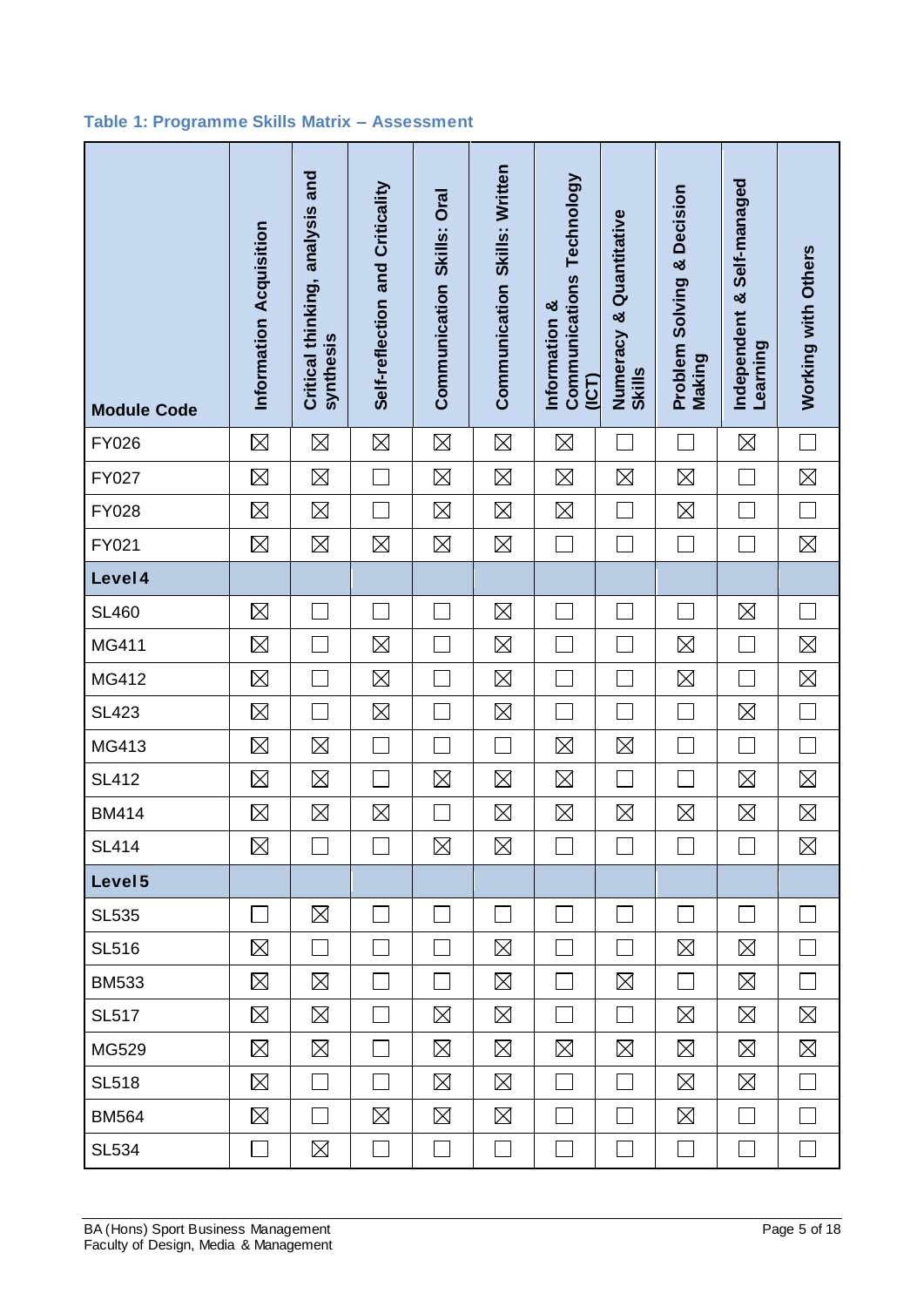| <b>Module Code</b> | Information Acquisition | Critical thinking, analysis and<br>synthesis | Self-reflection and Criticality | Communication Skills: Oral | Communication Skills: Written | <b>Communications Technology</b><br>Information &<br>(ICT) | Quantitative<br>×<br>Numeracy<br><b>Skills</b> | Solving & Decision<br>Problem<br>Making | Self-managed<br>Independent &<br>Learning | Working with Others |
|--------------------|-------------------------|----------------------------------------------|---------------------------------|----------------------------|-------------------------------|------------------------------------------------------------|------------------------------------------------|-----------------------------------------|-------------------------------------------|---------------------|
| <b>SL520</b>       |                         | $\boxtimes$                                  | $\boxtimes$                     |                            | $\boxtimes$                   |                                                            | $\boxtimes$                                    | $\boxtimes$                             | $\boxtimes$                               | $\mathcal{L}$       |
| <b>SL521</b>       |                         |                                              |                                 | $\boxtimes$                | $\boxtimes$                   | $\boxtimes$                                                |                                                | $\boxtimes$                             | $\boxtimes$                               | $\boxtimes$         |
| <b>BM565</b>       | $\boxtimes$             | $\boxtimes$                                  |                                 | $\boxtimes$                | $\boxtimes$                   | $\boxtimes$                                                | $\boxtimes$                                    | $\boxtimes$                             | $\boxtimes$                               | $\boxtimes$         |
| <b>SL527</b>       |                         | $\boxtimes$                                  |                                 |                            |                               |                                                            |                                                |                                         | J.                                        |                     |
| Level <sub>6</sub> |                         |                                              |                                 |                            |                               |                                                            |                                                |                                         |                                           |                     |
| <b>SL676</b>       | $\boxtimes$             | $\boxtimes$                                  | $\boxtimes$                     |                            | $\boxtimes$                   |                                                            | $\boxtimes$                                    | $\boxtimes$                             |                                           |                     |
| <b>SL620</b>       | $\boxtimes$             | $\boxtimes$                                  | $\boxtimes$                     |                            | $\boxtimes$                   | $\boxtimes$                                                | $\boxtimes$                                    | $\boxtimes$                             | $\boxtimes$                               |                     |
| MG629              |                         | $\boxtimes$                                  |                                 | $\boxtimes$                | $\boxtimes$                   |                                                            |                                                | $\boxtimes$                             | $\boxtimes$                               | $\boxtimes$         |
| <b>SL613</b>       | $\boxtimes$             | $\boxtimes$                                  | $\boxtimes$                     | $\boxtimes$                | $\boxtimes$                   |                                                            |                                                | $\boxtimes$                             | $\boxtimes$                               | $\boxtimes$         |
| <b>SL617</b>       |                         | $\boxtimes$                                  |                                 | $\boxtimes$                | $\boxtimes$                   |                                                            |                                                | $\boxtimes$                             | Ξ                                         | Ξ                   |
| <b>SL625</b>       |                         |                                              |                                 |                            | $\boxtimes$                   |                                                            |                                                |                                         |                                           |                     |
| <b>SL640</b>       |                         |                                              |                                 |                            | $\boxtimes$                   |                                                            |                                                |                                         |                                           |                     |
| <b>SL622</b>       | $\boxtimes$             | $\boxtimes$                                  |                                 |                            | $\boxtimes$                   |                                                            |                                                |                                         |                                           |                     |
| <b>SL614</b>       | $\boxtimes$             | $\boxtimes$                                  |                                 | $\boxtimes$                | $\boxtimes$                   | $\boxtimes$                                                |                                                |                                         |                                           |                     |
| <b>BM632</b>       | $\boxtimes$             | $\boxtimes$                                  |                                 | $\boxtimes$                | $\boxtimes$                   | П                                                          |                                                | $\boxtimes$                             | $\boxtimes$                               | $\boxtimes$         |
| <b>SL618</b>       |                         |                                              |                                 |                            | $\boxtimes$                   | L.                                                         |                                                |                                         |                                           |                     |
| <b>SL623</b>       | $\Box$                  |                                              |                                 | $\sim$                     | $\boxtimes$                   | $\Box$                                                     |                                                |                                         | $\mathcal{L}_{\mathcal{A}}$               | $\mathbf{I}$        |

#### **Learning, Teaching and Assessment Methods to achieve the Programme Learning Outcomes**

BA (Hons) Sport Business Management aims to provide a balanced programme of study that equips students with industry knowledge and experience, academic and cognitive, and critical and transferrable skills, which will create culturally aware, prepared and responsive graduates. The course is underpinned by classroom-based teaching of current theory, concepts and research, delivered through a blend of lectures, interactive seminars and workshops, small-group activities and debates and supported at every stage by e-learning material. Additionally, throughout the three levels of study students are encouraged and enabled to form relationships with external partners including local,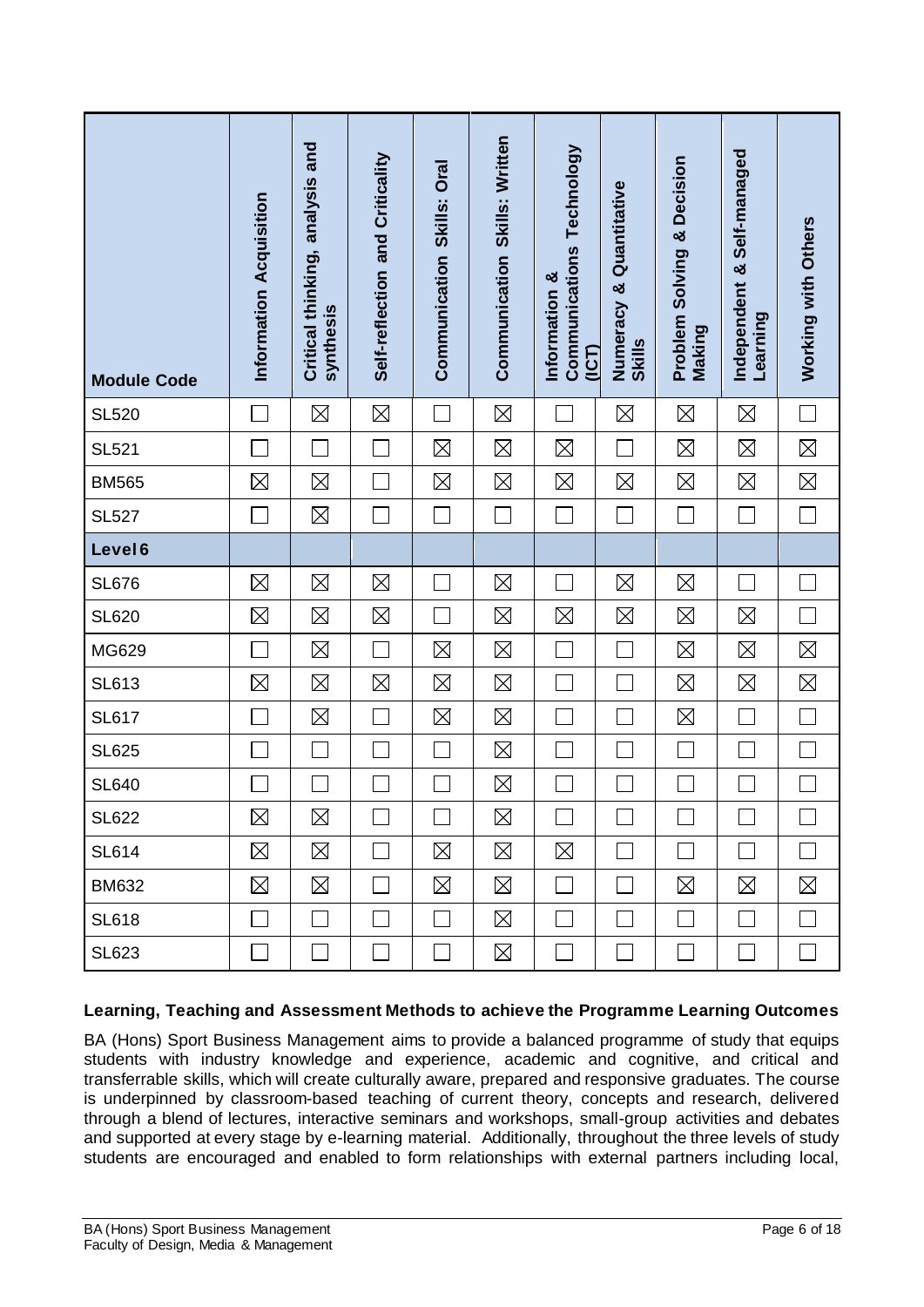regional, national and international, to build networks in the longer term and essential vocational knowledge and experience in the shorter term.

Students are encouraged to become increasingly more independent in their learning as the course progresses. During the Foundation Year, students will be exposed to a variety of summative and formative assessments whilst developing the academic skills to be a successful student at university; course content and Learning Outcomes strongly relate to students developing their knowledge and understanding of the subjects being studied and assessed. At Level 4 students are provided knowledge of the key functional areas of sports business in lectures and undertake related discussion and exercises in seminars and workshops where they receive guidance and support from module tutors. Through the Level 4 module, Professional and Academic Skills for Sport, students 'learn to learn' and are provided the foundation for developing the knowledge and skills required of all elements of the course and for life-long learning. Further modules introduce students to functional tools for working in the sports industry, such as finance and marketing as well as the introduction of critical, cognitive abilities and basic research tools in the Applied Sports Field Study module. This will also ensure that all students have a chance to explore, visit and create networks within the industry.

At Level 5, students are expected to take a more active role in their own learning and future careers, to apply theoretical knowledge and to show deeper understanding as the complexity of the issues covered in modules increases. The Level 5 module, Research in Sport and Exercise, prepares students for the research dissertation at Level 6, in which they have the opportunity to draw all conceptual, vocational and research elements of the course together via a major independent study. Digital marketing modules ensure that all of our students have an opportunity to study the impact of modern media technology and the growth of the contemporary sport business. Students are also able to select a 15-credit option module in each semester, which allows them to tailor their programme to a small extent by engaging in elements of sport business management, or benefit from our unique partnerships which underpin the sport-specific studies in rugby, football and golf. As in Level 4, modules are delivered through a blend of lectures, interactive seminars, workshops, small-group activities and debates and are supported by e-learning material delivered through the VLE, with specific learning and teaching approaches determined at modular level.

At Level 6 the focus turns to the skills adopting a strategic approach to sports business. The broader approach to teaching and learning at Level 6 is aligned to independent learning and the students' ability to critically review and analyse, synthesise and evaluate the information at their disposal in order to make informed and self-assured decisions for a more inclusive and socially-conscious sports world. The core modules of Strategic Sports Management & Finance and Sport Commerce and Regulation combine practical knowledge and tools for advancing sport business practice and the improvement of academic intelligence around critical thinking, analysis and synthesis, and selfreflection, as well as problem solving and decision-making. The aforementioned Research Dissertation provides further opportunity for students to develop autonomous working practices, where they are challenged to plan, design, execute and disseminate a significant piece of work. In addition, further 15-credit option modules allow students to continue to pursue a particular interest.

Like the teaching and learning strategy, the specific assessment methods are determined at modular level, but are designed to reflect the course aims and learning outcomes, to equip students with industry knowledge and experience, academic and cognitive, and critical and transferrable skills, which will create culturally aware, prepared and responsive graduates for an inclusive and sociallyconscious sport industry. To this end, while there is a varied diet of assessment at all three levels, it is predominantly coursework-based and, where possible, is designed to mirror 'real world' sport business activities, such as designing, implementing and evaluating business solutions, this will include activities such as applying for funding, appraising financial performance and preparing marketing strategies.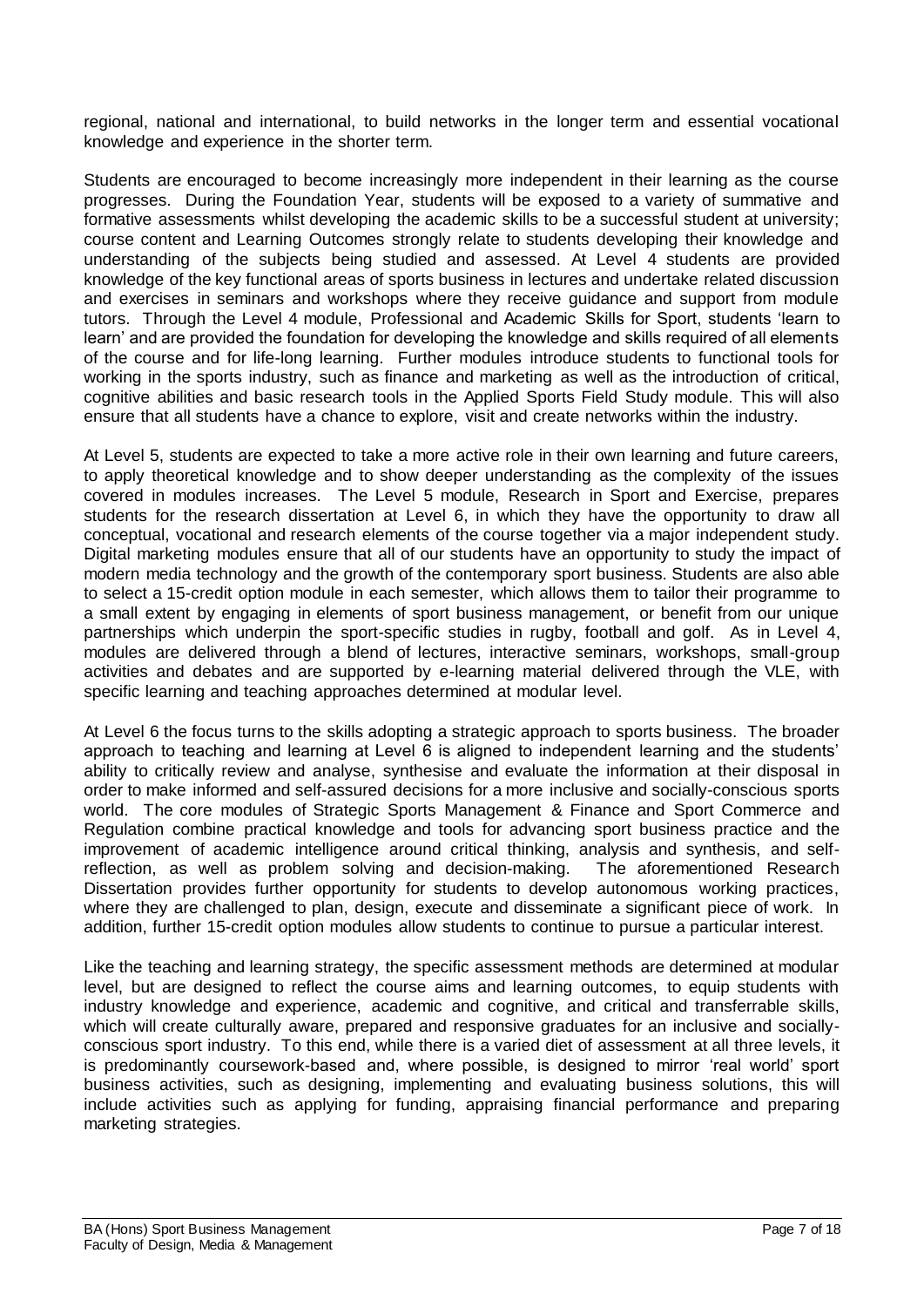#### **Work-Based / Placement Learning**

Students will be offered the opportunity to engage with an Erasmus year of study between level 5 and level 6 (this will not form a part of the final classification). Students will also be offered the opportunity to spend an optional year in a work environment. Guidance will be offered by lecturers on obtaining a suitable experience but it is the students' responsibility to secure the experience.

## **SECTION C: PROGRAMME STRUCTURE(S) AND MATRIX MAPPING**

#### **Table 2: Programme Structure Table**

| <b>Course</b><br><b>Title</b> | BA (Hons) Sport Business Management    |                                                                                                                                                                                                               |  |  |  |  |                          |  |  |
|-------------------------------|----------------------------------------|---------------------------------------------------------------------------------------------------------------------------------------------------------------------------------------------------------------|--|--|--|--|--------------------------|--|--|
| <b>Course</b><br>Code         | BS1SBM1                                |                                                                                                                                                                                                               |  |  |  |  |                          |  |  |
| Mode of<br><b>Study</b>       | Full time / attendance                 |                                                                                                                                                                                                               |  |  |  |  |                          |  |  |
| <b>Credit</b><br><b>Value</b> | <b>UK</b><br>360<br><b>ECTS</b><br>180 |                                                                                                                                                                                                               |  |  |  |  |                          |  |  |
|                               |                                        |                                                                                                                                                                                                               |  |  |  |  | <b>Assessment Regime</b> |  |  |
| Module Code                   | <b>Module Title</b>                    | Stage / Year<br>[O]ptional]<br>Taught<br>Level<br>న<br>Award<br>Coursework %<br>Written Exam<br><b>Credit Value</b><br>Practical %<br>QCF/FHEQ<br>Semester<br>$\equiv$<br>(ICjore/<br>Course<br><b>Status</b> |  |  |  |  |                          |  |  |
| Level 4                       |                                        |                                                                                                                                                                                                               |  |  |  |  |                          |  |  |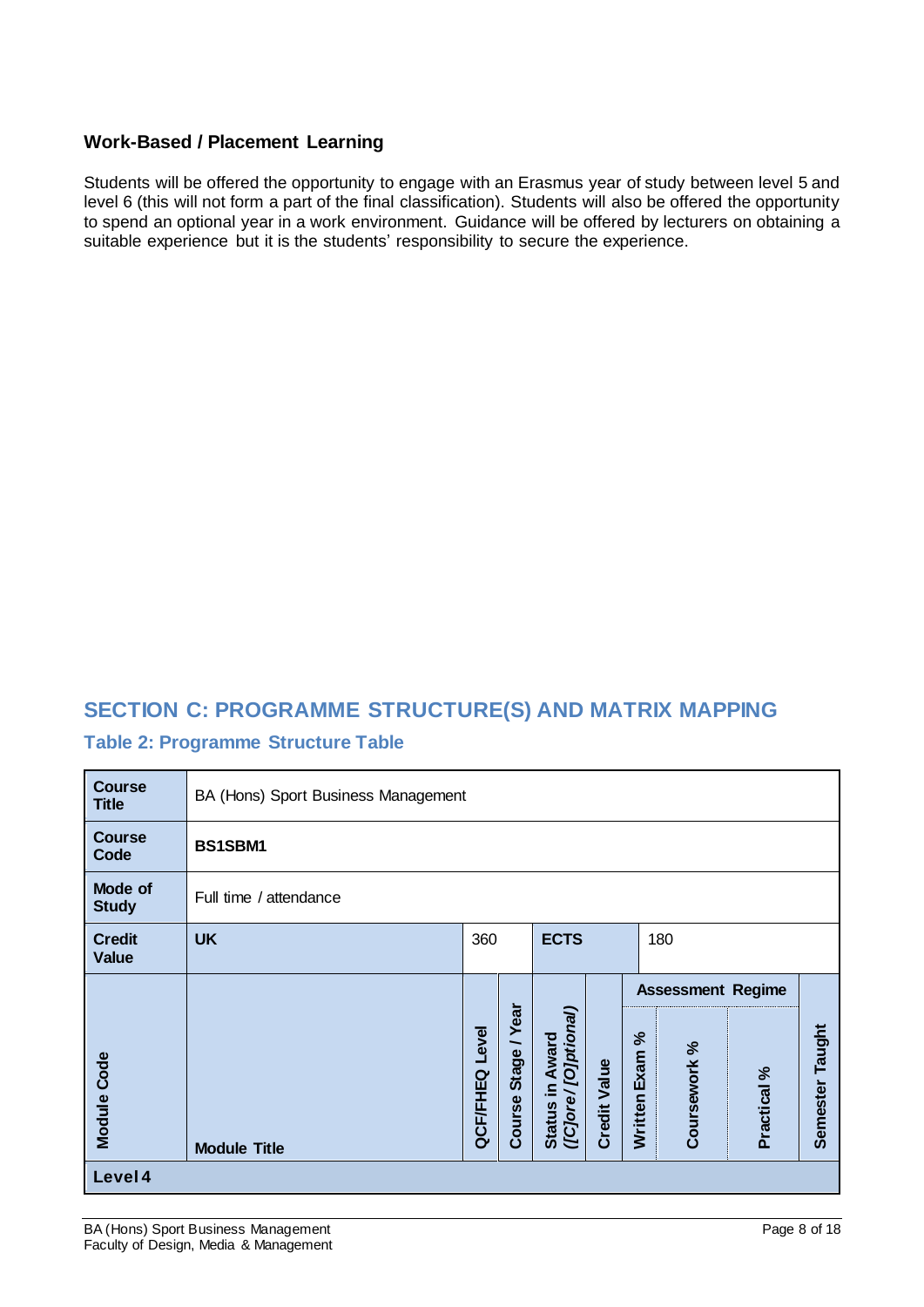| <b>SL460</b>       | Sport and Society                                 | 4 | 1              | $\mathsf C$    | 15 | 100 |     | 1              |
|--------------------|---------------------------------------------------|---|----------------|----------------|----|-----|-----|----------------|
| MG411              | Intro to People Management                        | 4 | 1              | $\mathsf C$    | 15 | 100 |     | 1              |
| MG412              | <b>Principles of Marketing</b>                    | 4 | 1              | $\overline{C}$ | 15 | 50  | 50  | 1              |
| <b>SL423</b>       | Professional and Academic Skills<br>for Sport     | 4 | 1              | $\mathsf{C}$   | 15 | 100 |     | 1              |
| MG413              | Data Insight for Business<br>Decisions            | 4 | 1              | $\mathsf{C}$   | 15 |     | 100 | $\overline{2}$ |
| <b>SL412</b>       | The Sport Business                                | 4 | 1              | $\mathsf C$    | 15 | 60  | 40  | $\overline{2}$ |
| <b>BM414</b>       | <b>Financial Decision Making</b>                  | 4 | 1              | $\mathsf C$    | 15 | 100 |     | $\overline{2}$ |
| <b>SL414</b>       | Applied Sport Field Study                         | 4 | 1              | $\overline{C}$ | 15 | 50  | 50  | $\overline{2}$ |
| Level 5            |                                                   |   |                |                |    |     |     |                |
| <b>SL535</b>       | Sport Sponsorship and Events                      | 5 | $\overline{2}$ | $\mathsf C$    | 15 | 70  | 30  | 1              |
| <b>SL516</b>       | Sports Operations Management                      | 5 | $\overline{2}$ | $\mathsf{C}$   | 15 | 70  | 30  | 1              |
| <b>BM533</b>       | <b>Contemporary Business</b><br>Economics         | 5 | $\overline{2}$ | $\mathsf{C}$   | 15 | 100 |     | 1              |
| <b>SL517</b>       | Sport, Diversity and Well-being                   | 5 | $\overline{2}$ | $\circ$        | 15 | 100 |     | 1              |
| <b>MG529</b>       | <b>Strategic Marketing</b>                        | 5 | $\overline{2}$ | O              | 15 | 70  | 30  | 1              |
| <b>SL518</b>       | Rugby Union the Global Game                       | 5 | $\overline{2}$ | $\circ$        | 15 | 70  | 30  | 1              |
| <b>BM564</b>       | <b>Enterprise and Entrepreneurship</b>            | 5 | $\overline{2}$ | O              | 15 | 50  | 50  | 1              |
| <b>SL534</b>       | Sport Broadcasting and Media                      | 5 | $\overline{2}$ | $\mathsf{C}$   | 15 | 70  | 30  | $\overline{2}$ |
| <b>SL520</b>       | Research in Sport and Exercise                    | 5 | $\overline{2}$ | $\mathsf{C}$   | 15 | 100 |     | $\overline{2}$ |
| <b>SL521</b>       | Understanding People in Sports<br><b>Business</b> | 5 | $\overline{2}$ | $\mathsf{C}$   | 15 | 50  | 50  | $\overline{2}$ |
| <b>BM565</b>       | Digital Business and New<br>Technologies          | 5 | $\overline{2}$ | O              | 15 | 60  | 40  | $\overline{2}$ |
| <b>SL527</b>       | Golf the global business                          | 5 | $\overline{2}$ | O              | 15 | 60  | 40  | $\overline{2}$ |
| Level <sub>6</sub> |                                                   |   |                |                |    |     |     |                |
| <b>SL676</b>       | Strategic Sports Management &<br>Finance          | 6 | 3              | $\mathsf{C}$   | 15 | 100 |     | $\overline{2}$ |
| <b>SL620</b>       | <b>Research Dissertation</b>                      | 6 | 3              | $\mathsf C$    | 30 | 100 |     | <b>SB</b>      |
| MG629              | Developing leadership and<br>management skills    | 6 | 3              | $\mathsf{C}$   | 15 | 100 |     | 1              |
| <b>SL613</b>       | Sport Commerce and Regulation                     | 6 | 3              | $\mathsf{C}$   | 15 | 70  | 30  | 1              |
| <b>SL617</b>       | Funding for sport                                 | 6 | 3              | O              | 15 | 100 |     | 1              |
| <b>SL625</b>       | Professional Development &<br>Employability       | 6 | 3              | O              | 15 | 100 |     | 1              |
| <b>SL640</b>       | Small Business and<br>Entrepreneurship            | 6 | 3              | O              | 15 | 100 |     | $\overline{2}$ |
| <b>SL622</b>       | Sport Tourism                                     | 6 | 3              | $\circ$        | 15 | 100 |     | 1              |
| <b>SL614</b>       | Club business - Rugby                             | 6 | 3              | $\circ$        | 15 | 60  | 40  | 1              |
| <b>BM632</b>       | Managing & Developing<br>Innovation & Creativity  | 6 | 3              | C              | 15 |     | 100 | $\overline{2}$ |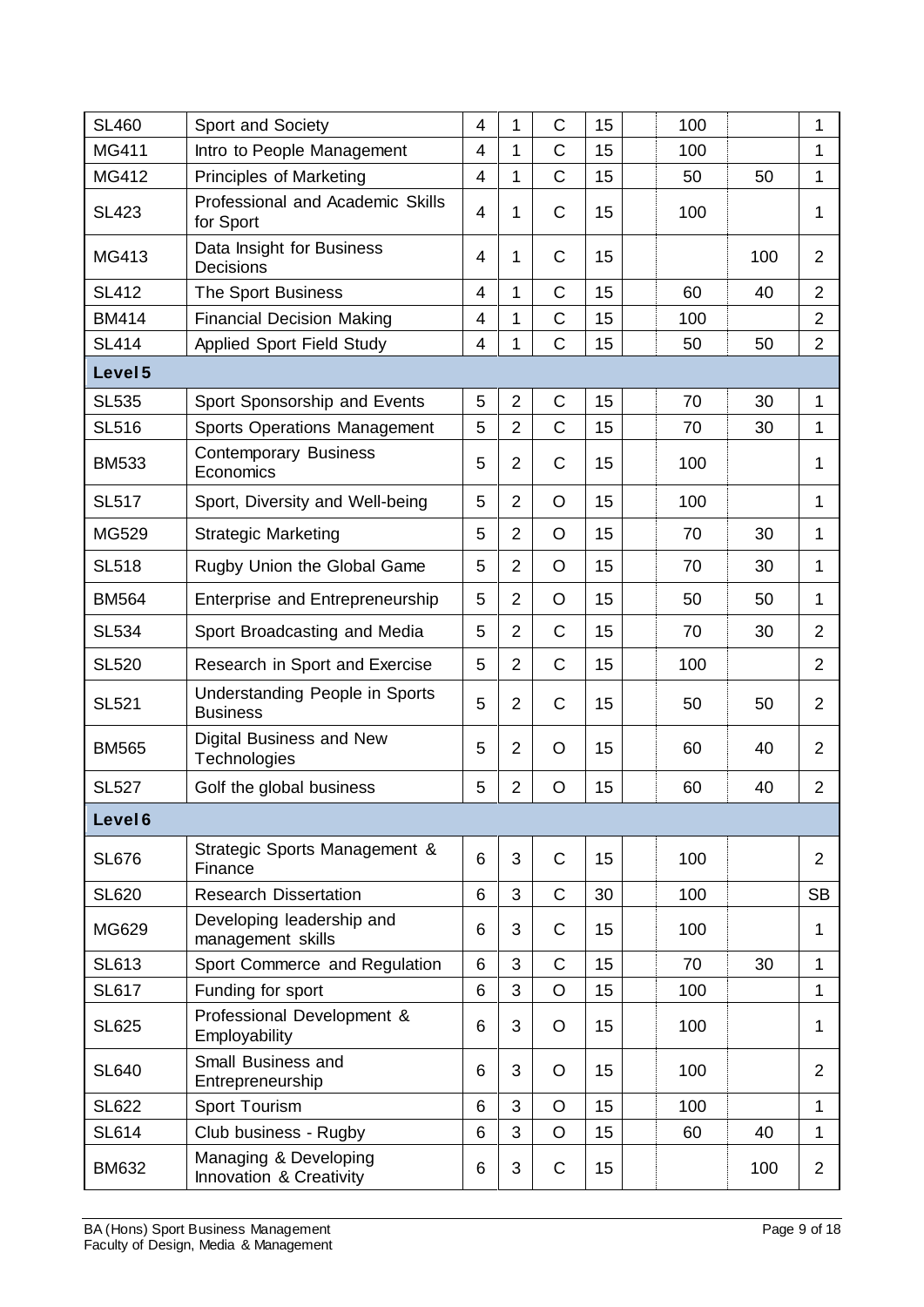| <b>SL618</b> | Club<br><b>Business - Football</b> | ⌒      | r<br>$\mathbf{r}$ | $\overline{A}$ | 100 |  |
|--------------|------------------------------------|--------|-------------------|----------------|-----|--|
| SL623        | <b>Golf Club Business</b>          | $\sim$ | r                 | 1F             | 100 |  |

| <b>Course</b><br><b>Title</b> | BA (Hons) Sport Business Management (Sandwich) |                          |                     |                                        |                     |                |                          |             |                 |  |  |
|-------------------------------|------------------------------------------------|--------------------------|---------------------|----------------------------------------|---------------------|----------------|--------------------------|-------------|-----------------|--|--|
| <b>Course</b><br>Code         | BS1SBM4                                        |                          |                     |                                        |                     |                |                          |             |                 |  |  |
| Mode of<br><b>Study</b>       | Full time / attendance                         |                          |                     |                                        |                     |                |                          |             |                 |  |  |
| <b>Credit</b><br><b>Value</b> | <b>UK</b><br><b>ECTS</b><br>360<br>180         |                          |                     |                                        |                     |                |                          |             |                 |  |  |
|                               |                                                |                          |                     |                                        |                     |                | <b>Assessment Regime</b> |             |                 |  |  |
| Module Code                   | <b>Module Title</b>                            | <b>QCF/FHEQ Level</b>    | Course Stage / Year | Status in Award<br>([C]ore/[O]ptional) | <b>Credit Value</b> | Written Exam % | Coursework %             | Practical % | Semester Taught |  |  |
| Level 4                       |                                                |                          |                     |                                        |                     |                |                          |             |                 |  |  |
| <b>SL460</b>                  | Sport and Society                              | $\overline{4}$           | 1                   | $\mathsf C$                            | 15                  |                | 100                      |             | 1               |  |  |
| MG411                         | Intro to People Management                     | $\overline{\mathcal{A}}$ | 1                   | C                                      | 15                  |                | 100                      |             | 1               |  |  |
| MG412                         | Principles of Marketing                        | 4                        | 1                   | $\mathsf C$                            | 15                  |                | 50                       | 50          | 1               |  |  |
| <b>SL423</b>                  | Professional and Academic Skills<br>for Sport  | 4                        | 1                   | $\mathsf{C}$                           | 15                  |                | 100                      |             | 1               |  |  |
| MG413                         | Data Insight for Business<br>Decisions         | 4                        | 1                   | $\mathsf{C}$                           | 15                  |                |                          | 100         | $\overline{2}$  |  |  |
| <b>SL412</b>                  | The Sport Business                             | $\overline{4}$           | 1                   | C                                      | 15                  |                | 60                       | 40          | $\overline{2}$  |  |  |
| <b>BM414</b>                  | <b>Financial Decision Making</b>               | 4                        | 1                   | C                                      | 15                  |                | 100                      |             | $\overline{2}$  |  |  |
| <b>SL414</b>                  | <b>Applied Sport Field Study</b>               | 4                        | 1                   | C                                      | 15                  |                | 50                       | 50          | $\overline{2}$  |  |  |
| Level <sub>5</sub>            |                                                |                          |                     |                                        |                     |                |                          |             |                 |  |  |
| <b>SL535</b>                  | Sport Sponsorship and Events                   | 5                        | $\overline{2}$      | C                                      | 15                  |                | 70                       | 30          | 1               |  |  |
| <b>SL516</b>                  | <b>Sports Operations Management</b>            | 5                        | $\overline{2}$      | $\mathsf C$                            | 15                  |                | 70                       | 30          | 1               |  |  |
| <b>BM533</b>                  | <b>Contemporary Business</b><br>Economics      | 5                        | $\overline{2}$      | $\mathsf{C}$                           | 15                  |                | 100                      |             | 1               |  |  |
| <b>SL517</b>                  | Sport, Diversity and Well-being                | 5                        | 3                   | $\circ$                                | 15                  |                | 100                      |             | $\mathbf 1$     |  |  |
| MG529                         | <b>Strategic Marketing</b>                     | 5                        | $\overline{2}$      | O                                      | 15                  |                | 70                       | 30          | $\mathbf{1}$    |  |  |
| <b>SL518</b>                  | Rugby Union the Global Game                    | 5                        | $\overline{2}$      | O                                      | 15                  |                | 70                       | 30          | $\mathbf 1$     |  |  |
| <b>BM564</b>                  | Enterprise and Entrepreneurship                | 5                        | $\overline{2}$      | O                                      | 15                  |                | 50                       | 50          | $\mathbf{1}$    |  |  |
| <b>SL534</b>                  | Sport Broadcasting and Media                   | 5                        | $\sqrt{2}$          | $\mathsf C$                            | 15                  |                | 70                       | 30          | $\overline{2}$  |  |  |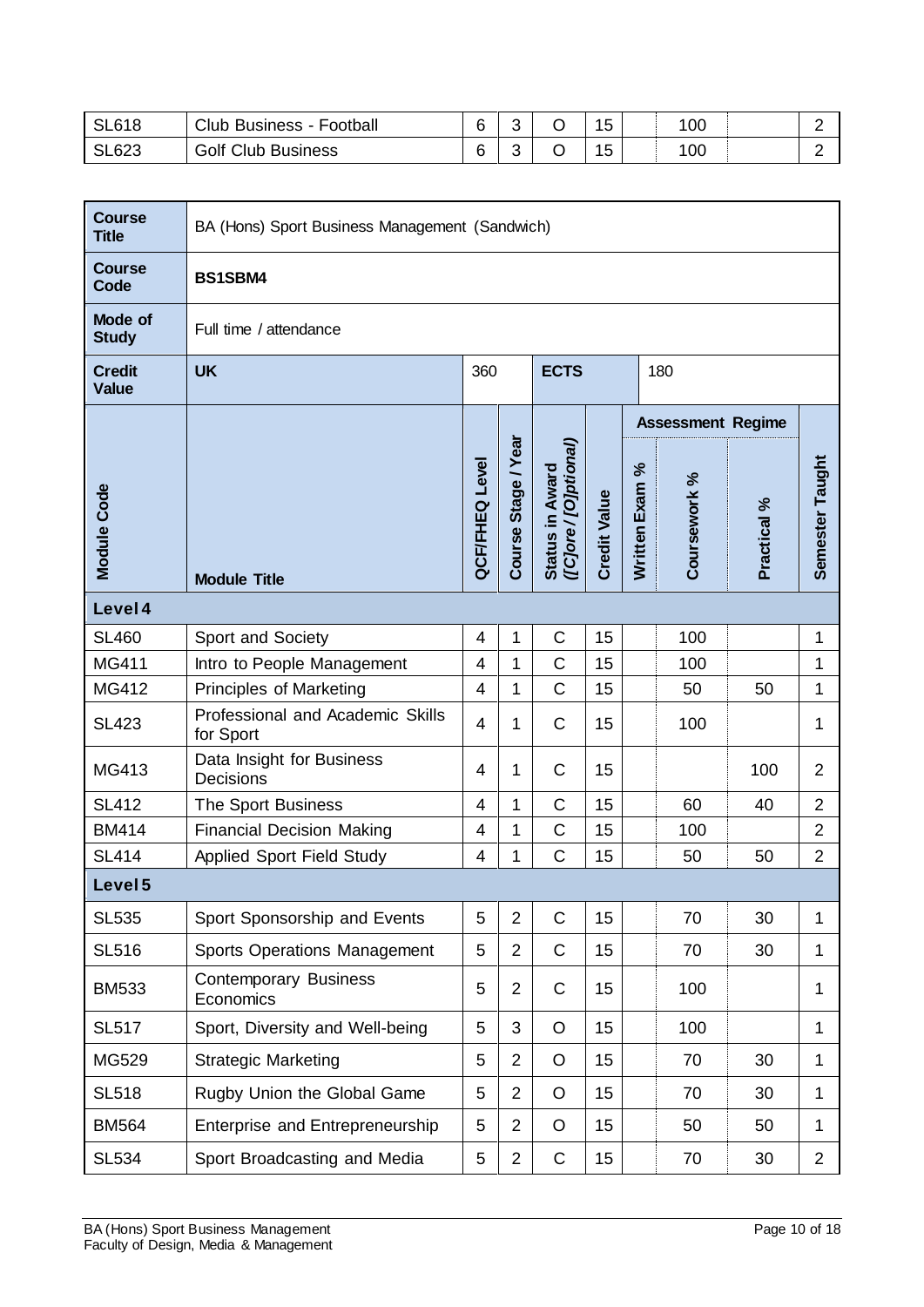| <b>SL520</b>                    | Research in Sport and Exercise                    | 5 | $\overline{2}$           | C            | 15 |  | 100 |     | $\overline{2}$ |
|---------------------------------|---------------------------------------------------|---|--------------------------|--------------|----|--|-----|-----|----------------|
| <b>SL521</b>                    | Understanding People in Sports<br><b>Business</b> | 5 | $\overline{2}$           | $\mathsf{C}$ | 15 |  | 50  | 50  | $\overline{2}$ |
| <b>BM565</b>                    | Digital Business and New<br>Technologies          | 5 | $\overline{2}$           | O            | 15 |  | 60  | 40  | $\overline{2}$ |
| <b>SL527</b>                    | Golf the global business                          | 5 | $\overline{2}$           | $\circ$      | 15 |  | 60  | 40  | $\overline{2}$ |
| <b>Sandwich Year 3 - Option</b> |                                                   |   |                          |              |    |  |     |     |                |
| Level <sub>6</sub>              |                                                   |   |                          |              |    |  |     |     |                |
| <b>SL676</b>                    | Strategic Sports Management &<br>Finance          | 6 | $\overline{4}$           | C            | 15 |  | 100 |     | $\overline{2}$ |
| <b>SL620</b>                    | <b>Research Dissertation</b>                      | 6 | 4                        | $\mathsf{C}$ | 30 |  | 100 |     | <b>SB</b>      |
| MG629                           | Developing leadership and<br>management skills    | 6 | 4                        | C            | 15 |  | 100 |     | 1              |
| <b>SL613</b>                    | Sport Commerce and Regulation                     | 6 | 4                        | $\mathbf C$  | 15 |  | 70  | 30  | 1              |
| <b>SL617</b>                    | Funding for sport                                 | 6 | $\overline{4}$           | $\circ$      | 15 |  | 100 |     | 1              |
| <b>SL625</b>                    | Professional Development &<br>Employability       | 6 | $\overline{\mathcal{A}}$ | $\circ$      | 15 |  | 100 |     | 1              |
| <b>SL640</b>                    | Small Business and<br>Entrepreneurship            | 6 | 3                        | $\circ$      | 15 |  | 100 |     | $\overline{2}$ |
| <b>SL622</b>                    | Sport Tourism                                     | 6 | 4                        | O            | 15 |  | 100 |     | 1              |
| <b>SL614</b>                    | Club business - Rugby                             | 6 | $\overline{4}$           | $\circ$      | 15 |  | 60  | 40  | 1              |
| <b>BM632</b>                    | Managing & Developing<br>Innovation & Creativity  | 6 | 4                        | $\mathsf{C}$ | 15 |  |     | 100 | $\overline{2}$ |
| <b>SL618</b>                    | <b>Club Business - Football</b>                   | 6 | $\overline{\mathcal{A}}$ | $\circ$      | 15 |  | 100 |     | $\overline{2}$ |
| <b>SL623</b>                    | <b>Golf Club Business</b>                         | 6 | $\overline{4}$           | O            | 15 |  | 100 |     | $\overline{2}$ |

# **Programme Structure for the 4-year course delivered at High Wycombe**

| <b>Course</b><br><b>Title</b> | BA (Hons) Sport Business Management with Foundation Year |             |               |                             |               |  |  |  |  |  |
|-------------------------------|----------------------------------------------------------|-------------|---------------|-----------------------------|---------------|--|--|--|--|--|
| <b>Course</b><br>Code         | <b>BS1SBM5</b>                                           |             |               |                             |               |  |  |  |  |  |
| Mode of<br><b>Study</b>       | Full time / attendance                                   |             |               |                             |               |  |  |  |  |  |
| <b>Credit</b><br><b>Value</b> | <b>UK</b>                                                | 360         | <b>ECTS</b>   | 180                         |               |  |  |  |  |  |
| 200J                          | <b>Module Title</b>                                      | <b>o</b> dပ | ් යි<br>. ಸ ಸ | <b>Assessment</b><br>Regime | ທ $\omega$ Ει |  |  |  |  |  |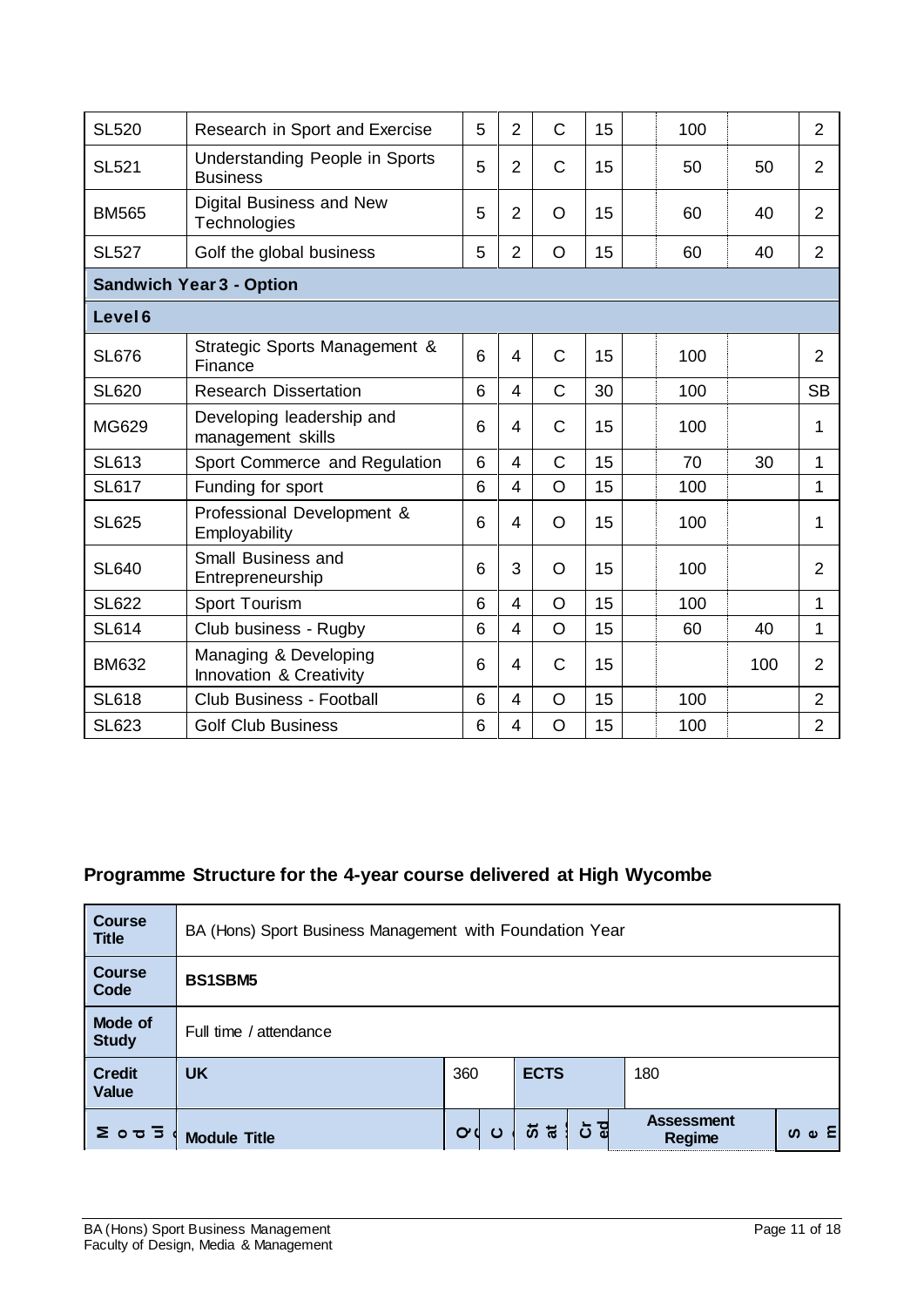|                        |                                                               |                |                |                |     | Written Exam % | Coursework % | Practical % |                |
|------------------------|---------------------------------------------------------------|----------------|----------------|----------------|-----|----------------|--------------|-------------|----------------|
| <b>Foundation Year</b> |                                                               |                |                |                |     |                |              |             |                |
| <b>FY026</b>           | <b>Preparing for Success</b><br>Knowledge and Creativity      | $\overline{0}$ | 1              | $\mathsf{C}$   | n/a |                | 100%         |             | S1/S2          |
| <b>FY027</b>           | Preparing for Success Self-<br>development and Responsibility | $\mathbf 0$    | 1              | $\mathsf{C}$   | n/a |                | 60%          | 40%         | S1/S2          |
| <b>FY028</b>           | Inquiry and Research Skills                                   | $\overline{0}$ | $\mathbf{1}$   | C              | n/a |                | 100%         |             | S1/S2          |
| FY021                  | Introduction to Business Studies                              | $\mathbf{0}$   | 1              | C              | n/a |                | 100%         |             | S1/S2          |
| Level 4                |                                                               |                |                |                |     |                |              |             |                |
| <b>SL460</b>           | Sport and Society                                             | $\overline{4}$ | $\mathbf{1}$   | $\overline{C}$ | 15  |                | 100          |             | 1              |
| MG411                  | Intro to People Management                                    | $\overline{4}$ | 1              | C              | 15  |                | 100          |             | 1              |
| MG412                  | Principles of Marketing                                       | 4              | 1              | C              | 15  |                | 50           | 50          | 1              |
| <b>SL423</b>           | Professional and Academic<br>Skills for Sport                 | 4              | 1              | C              | 15  |                | 100          |             | 1              |
| MG413                  | Data Insight for Business<br>Decisions                        | 4              | 1              | C              | 15  |                |              | 100         | $\overline{2}$ |
| <b>SL412</b>           | The Sport Business                                            | $\overline{4}$ | $\mathbf{1}$   | C              | 15  |                | 60           | 40          | $\overline{2}$ |
| <b>BM414</b>           | <b>Financial Decision Making</b>                              | $\overline{4}$ | 1              | C              | 15  |                | 100          |             | $\overline{2}$ |
| <b>SL414</b>           | <b>Applied Sport Field Study</b>                              | 4              | 1              | C              | 15  |                | 50           | 50          | $\overline{2}$ |
| Level <sub>5</sub>     |                                                               |                |                |                |     |                |              |             |                |
| <b>SL535</b>           | Sport Sponsorship and Events                                  | 5              | $\overline{2}$ | C              | 15  |                | 70           | 30          | 1              |
| <b>SL516</b>           | <b>Sports Operations Management</b>                           | 5              | $\overline{2}$ | C              | 15  |                | 70           | 30          | 1              |
| <b>BM533</b>           | <b>Contemporary Business</b><br>Economics                     | 5              | $\overline{2}$ | C              | 15  |                | 100          |             | 1              |
| <b>SL517</b>           | Sport, Diversity and Well-being                               | 5              | 3              | $\circ$        | 15  |                | 100          |             | $\mathbf{1}$   |
| MG529                  | <b>Strategic Marketing</b>                                    | 5              | $\overline{2}$ | $\circ$        | 15  |                | 70           | 30          | 1              |
| <b>SL518</b>           | Rugby Union the Global Game                                   | 5              | $\overline{2}$ | $\circ$        | 15  |                | 70           | 30          | $\mathbf{1}$   |
| <b>BM564</b>           | Enterprise and Entrepreneurship                               | 5              | $\overline{2}$ | $\circ$        | 15  |                | 50           | 50          | 1              |
| <b>SL534</b>           | Sport Broadcasting and Media                                  | 5              | $\overline{2}$ | C              | 15  |                | 70           | 30          | $\overline{2}$ |
| <b>SL520</b>           | Research in Sport and Exercise                                | 5              | $\overline{2}$ | C              | 15  |                | 100          |             | $\overline{2}$ |
| <b>SL521</b>           | Understanding People in Sports<br><b>Business</b>             | 5              | $\overline{2}$ | $\mathsf C$    | 15  |                | 50           | 50          | $\overline{2}$ |
| <b>BM565</b>           | Digital Business and New<br>Technologies                      | 5              | $\overline{2}$ | O              | 15  |                | 60           | 40          | $\overline{2}$ |
| <b>SL527</b>           | Golf the global business                                      | 5              | $\overline{2}$ | O              | 15  |                | 60           | 40          | $\overline{2}$ |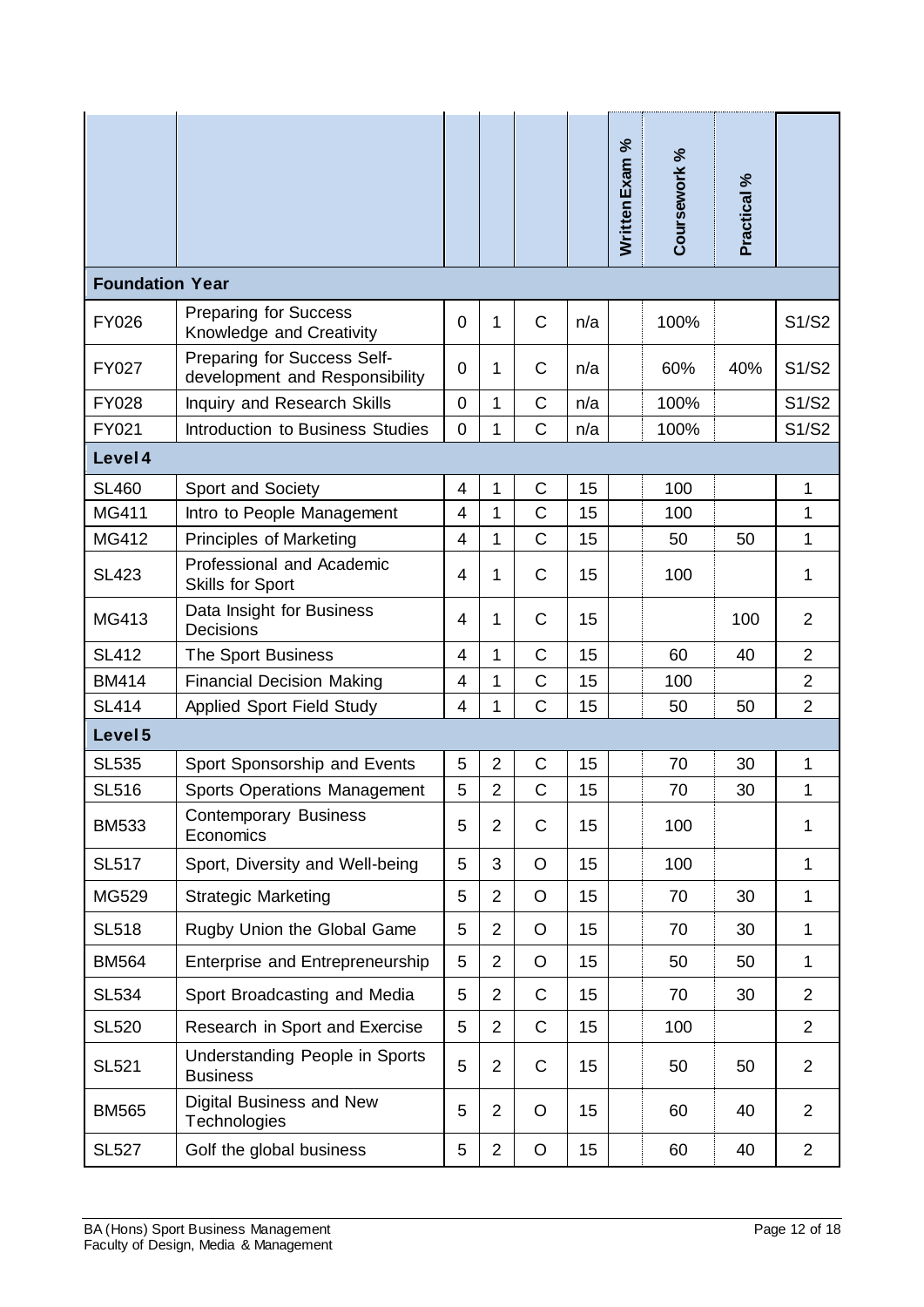| Level <sub>6</sub> |                                                  |   |                |   |    |     |     |                |
|--------------------|--------------------------------------------------|---|----------------|---|----|-----|-----|----------------|
| <b>SL676</b>       | Strategic Sports Management &<br>Finance         | 6 | 3              | C | 15 | 100 |     | $\overline{2}$ |
| <b>SL620</b>       | <b>Research Dissertation</b>                     | 6 | $\overline{3}$ | C | 30 | 100 |     | <b>SB</b>      |
| MG629              | Developing leadership and<br>management skills   | 6 | 3              | C | 15 | 100 |     | 1              |
| <b>SL613</b>       | Sport Commerce and Regulation                    | 6 | 3              | С | 15 | 70  | 30  | 1              |
| <b>SL617</b>       | Funding for sport                                | 6 | 3              | O | 15 | 100 |     | 1              |
| <b>SL625</b>       | Professional Development &<br>Employability      | 6 | 3              | O | 15 | 100 |     | 1              |
| <b>SL640</b>       | Small Business and<br>Entrepreneurship           | 6 | 3              | O | 15 | 100 |     | $\overline{2}$ |
| <b>SL622</b>       | Sport Tourism                                    | 6 | 3              | O | 15 | 100 |     | 1              |
| <b>SL614</b>       | Club business - Rugby                            | 6 | 3              | O | 15 | 60  | 40  | 1              |
| <b>BM632</b>       | Managing & Developing<br>Innovation & Creativity | 6 | 3              | С | 15 |     | 100 | $\overline{2}$ |
| <b>SL618</b>       | Club Business - Football                         | 6 | 3              | O | 15 | 100 |     | $\overline{2}$ |
| <b>SL623</b>       | <b>Golf Club Business</b>                        | 6 | 3              | O | 15 | 100 |     | $\overline{2}$ |

# **Table 3: Mapping of Programme Outcomes to Modules**

| Programme<br><b>Outcome</b>               | Level 4<br>(Code)                                            | Level 5<br>(Code)                                            | Level 6<br>(Code)                                            | Level 7<br>(Code) | Level 8<br>(Code) |
|-------------------------------------------|--------------------------------------------------------------|--------------------------------------------------------------|--------------------------------------------------------------|-------------------|-------------------|
| A. Knowledge and Understanding            |                                                              |                                                              |                                                              |                   |                   |
| A1                                        | <b>SL412</b><br><b>SL425</b><br><b>SL434</b><br><b>SL460</b> | <b>SL516</b><br>MG529<br><b>BM565</b><br><b>SL515</b>        | <b>SL676</b><br><b>SL613</b><br><b>SL616</b><br><b>SL617</b> |                   |                   |
| A2                                        | <b>SL412</b><br><b>BM414</b>                                 | <b>SL520</b><br><b>SL521</b>                                 | <b>SL620</b><br><b>SL617</b><br><b>SL616</b>                 |                   |                   |
| A3                                        | <b>SL424</b><br><b>SL434</b><br><b>SL460</b>                 | <b>SL516</b><br><b>SL515</b><br><b>SL518</b><br><b>SL517</b> | <b>SL613</b><br><b>SL620</b>                                 |                   |                   |
| A4                                        | <b>BM414</b><br><b>SL425</b><br><b>SL434</b><br><b>SL460</b> | <b>SL516</b><br><b>SL521</b><br><b>SL522</b><br><b>SL515</b> | <b>SL676</b><br><b>SL618</b><br><b>SL617</b><br><b>SL616</b> |                   |                   |
| <b>B. Intellectual / Cognitive Skills</b> |                                                              |                                                              |                                                              |                   |                   |
| <b>B1</b>                                 | <b>SL423</b><br><b>SL425</b><br><b>SL434</b><br><b>SL460</b> | <b>SL521</b><br><b>SL517</b>                                 | <b>SL620</b><br><b>SL613</b>                                 |                   |                   |
| <b>B2</b>                                 | <b>BM414</b><br><b>SL423</b>                                 | <b>SL521</b><br><b>SL517</b>                                 | <b>SL614</b><br><b>SL620</b><br><b>SL616</b>                 |                   |                   |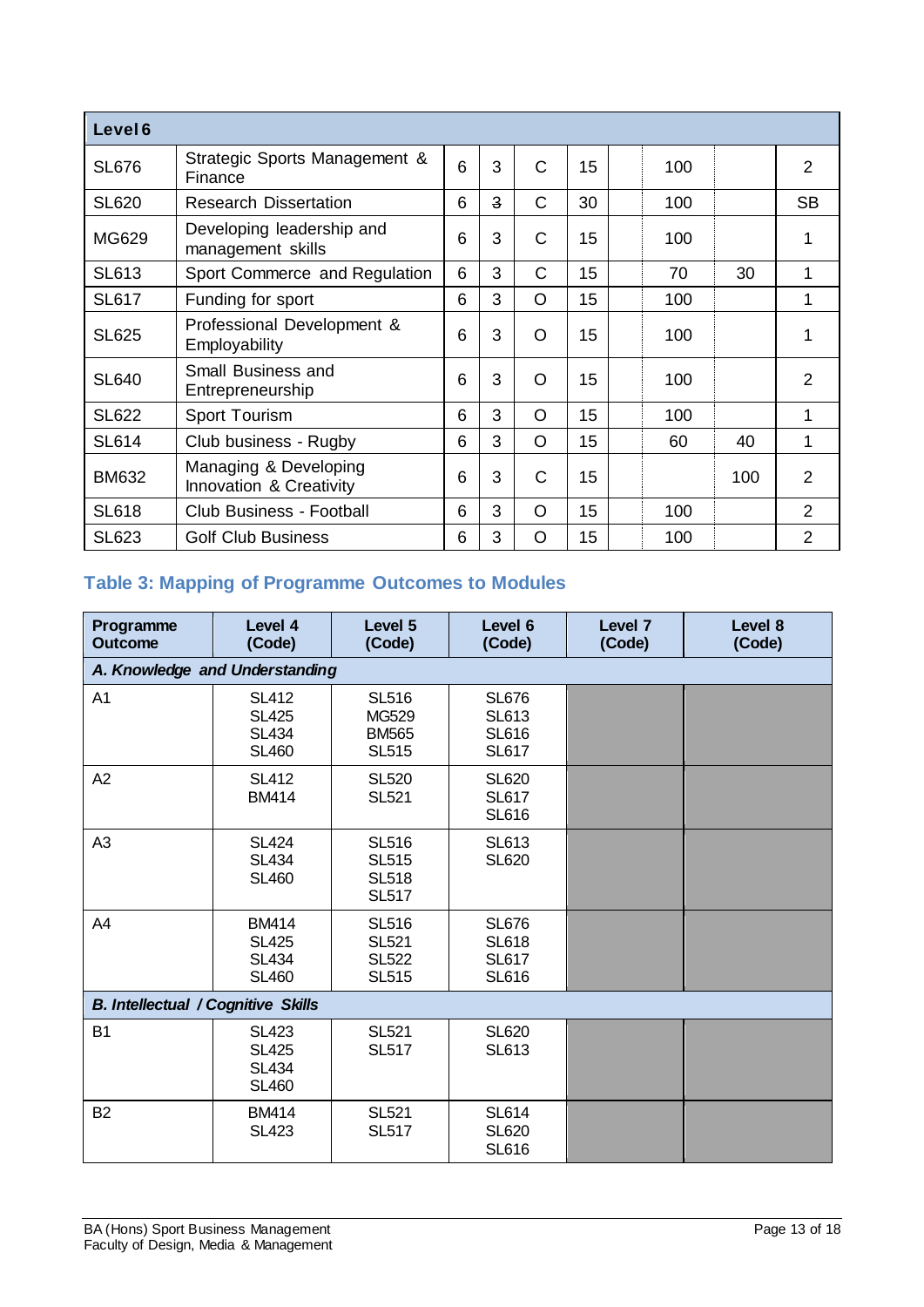| Programme<br><b>Outcome</b>  | Level 4<br>(Code)                                            | Level 5<br>(Code)                                            | Level 6<br>(Code)                                            | Level 7<br>(Code) | Level 8<br>(Code) |
|------------------------------|--------------------------------------------------------------|--------------------------------------------------------------|--------------------------------------------------------------|-------------------|-------------------|
| B <sub>3</sub>               | <b>SL414</b><br><b>SL425</b>                                 | <b>SL520</b><br><b>SL517</b>                                 | <b>SL613</b><br><b>SL616</b><br><b>SL622</b><br><b>SL620</b> |                   |                   |
| B <sub>4</sub>               | <b>SL414</b><br><b>SL423</b><br><b>SL434</b><br><b>SL460</b> | <b>SL520</b><br><b>SL521</b>                                 | <b>SL620</b><br><b>SL616</b><br><b>SL613</b>                 |                   |                   |
| <b>C. Practical Skills</b>   |                                                              |                                                              |                                                              |                   |                   |
| C <sub>1</sub>               | <b>SL412</b><br><b>SL423</b><br><b>SL424</b>                 | MG529<br><b>BM565</b><br><b>SL520</b>                        | <b>SL676</b><br><b>SL617</b>                                 |                   |                   |
| C <sub>2</sub>               | <b>SL414</b><br><b>SL423</b>                                 | <b>SL516</b><br><b>SL518</b><br><b>SL523</b><br><b>SL522</b> | <b>SL616</b><br><b>SL617</b><br><b>SL618</b><br><b>SL614</b> |                   |                   |
| C <sub>3</sub>               | <b>BM414</b><br><b>SL423</b><br><b>SL414</b>                 | <b>SL515</b><br><b>SL517</b><br><b>SL516</b>                 | <b>SL616</b><br><b>SL613</b><br><b>SL617</b>                 |                   |                   |
| C <sub>4</sub>               | <b>SL412</b><br><b>BM414</b><br><b>SL414</b>                 | <b>SL522</b><br><b>SL523</b><br><b>SL518</b><br><b>SL516</b> | <b>SL676</b><br><b>SL617</b><br><b>SL620</b>                 |                   |                   |
| C <sub>5</sub>               | <b>SL412</b><br><b>SL424</b><br><b>SL425</b>                 | <b>SL516</b><br>MG529<br><b>BM565</b>                        | <b>SL676</b><br><b>SL616</b>                                 |                   |                   |
| D. Key / Transferable Skills |                                                              |                                                              |                                                              |                   |                   |
| D <sub>1</sub>               | <b>SL423</b>                                                 | <b>SL521</b>                                                 | <b>SL620</b>                                                 |                   |                   |
| D <sub>2</sub>               | <b>SL414</b><br><b>SL423</b><br><b>SL434</b><br><b>SL460</b> | <b>SL520</b><br><b>SL516</b><br><b>SL521</b>                 | <b>SL620</b><br><b>SL613</b>                                 |                   |                   |
| D <sub>3</sub>               | <b>SL414</b><br><b>SL424</b><br><b>SL425</b>                 | <b>SL520</b><br><b>SL516</b><br><b>SL517</b><br><b>SL515</b> | <b>SL620</b><br><b>SL616</b><br><b>SL613</b>                 |                   |                   |

## **SECTION D: CONTACT HOURS**

*Note: Hours are worked on the basis of full-time study. 1 Academic Credit is equated to 10 notional learning hours. A full-time undergraduate student will normally study 120 credits in an academic year which is therefore equated to 1200 notional hours. A full time postgraduate student will normally study 180 credits in an academic year which equates to 1800 hours. Module Descriptors provide detailed breakdowns of the categories given below.*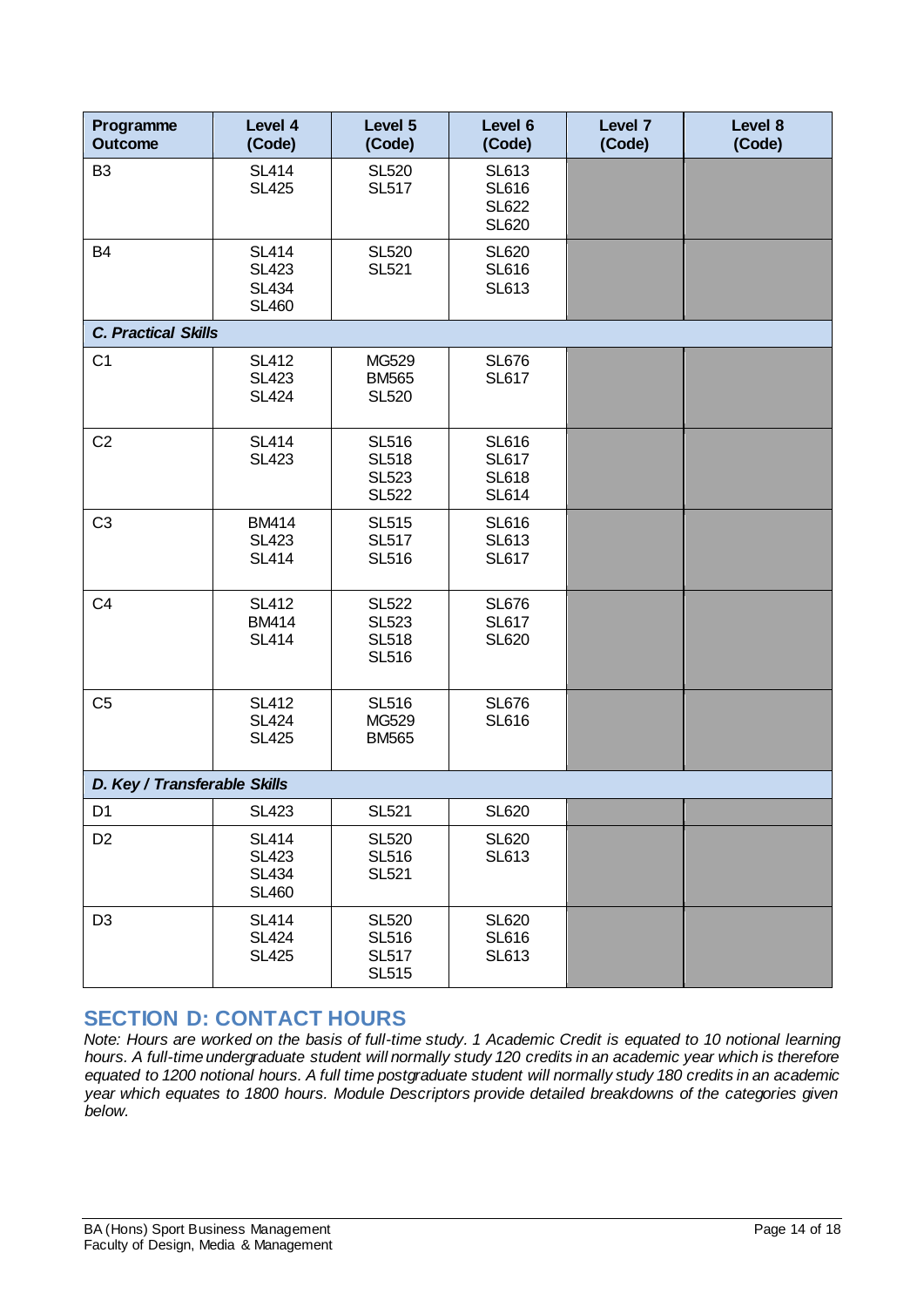# **Table 4: Breakdown of Contact Hours**

| Year of course | <b>Scheduled</b><br>Learning and<br><b>Teaching</b><br><b>Activities</b> | <b>Guided</b><br>Independent<br><b>Study</b> | <b>Placement / Study</b><br><b>Abroad</b> | <b>Total</b> |
|----------------|--------------------------------------------------------------------------|----------------------------------------------|-------------------------------------------|--------------|
| Year One       | 288                                                                      | 912                                          | n/a                                       | 1200         |
| Year Two       | 288                                                                      | 912                                          | n/a                                       | 1200         |
| Year Three     | 216                                                                      | 984                                          | n/a                                       | 1200         |
| <b>Total</b>   | 792                                                                      | 2808                                         | n/a                                       | 3600         |

Students who study this programme with a Foundation Year will complete an additional 1200 hours during that year.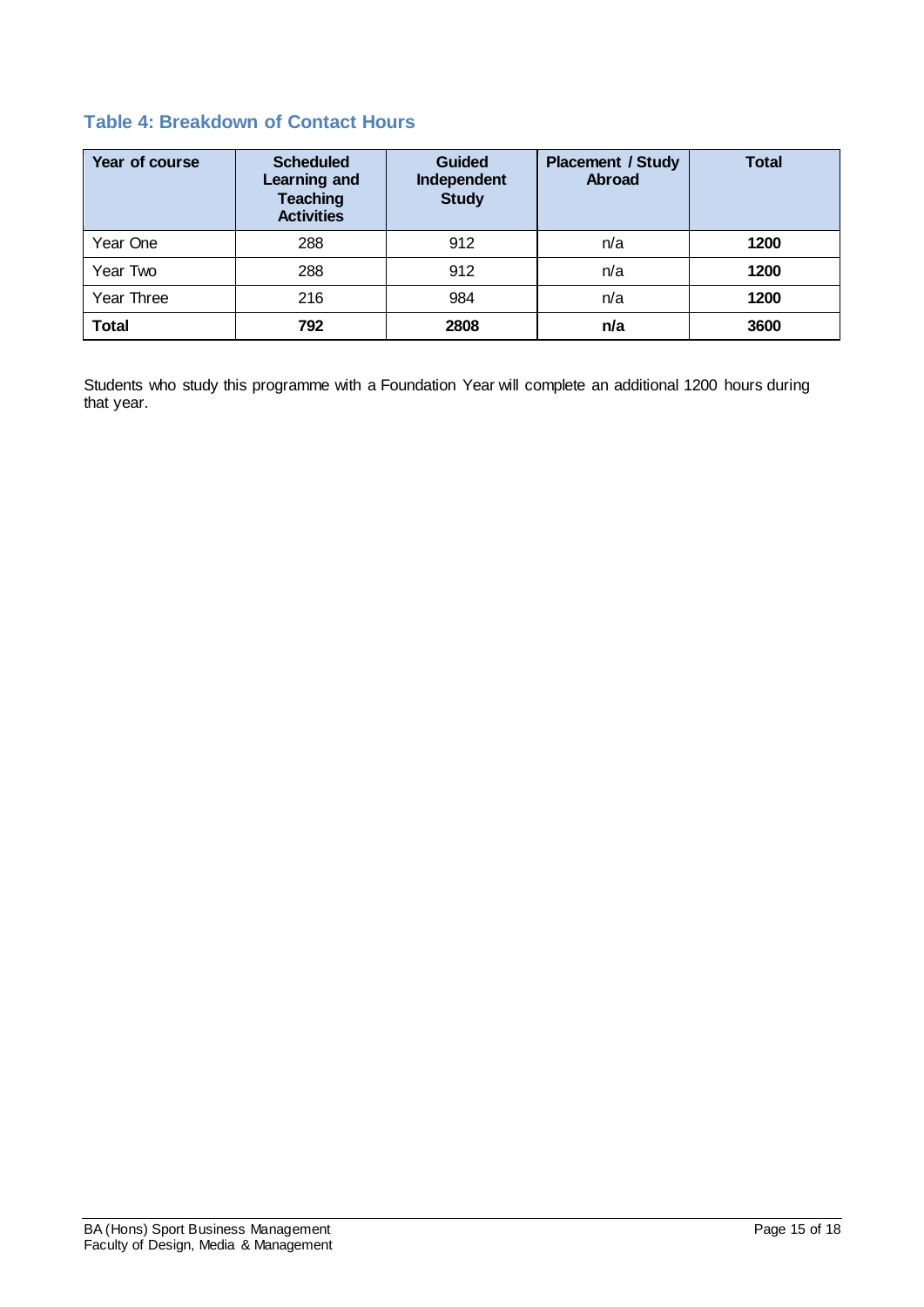# **SECTION E: ASSESSMENT REGULATIONS**

This programme conforms to the approved University procedures as detailed on the University website.

The award will be calculated as follows:

- $\circ$  Level 4 0% 120 credits
- $\circ$  Level  $5 33.3%$  120 credits
- $\circ$  Level  $6 66.7\%$  120 credits

The following modules may not be condoned:

o SL620 Research Dissertation

No exit award is available for students who withdraw at the end of the Foundation Year.

This programme will be covered by the following University regulations: *University Academic Framework and Assessment Regulations*

© 2014 Buckinghamshire New University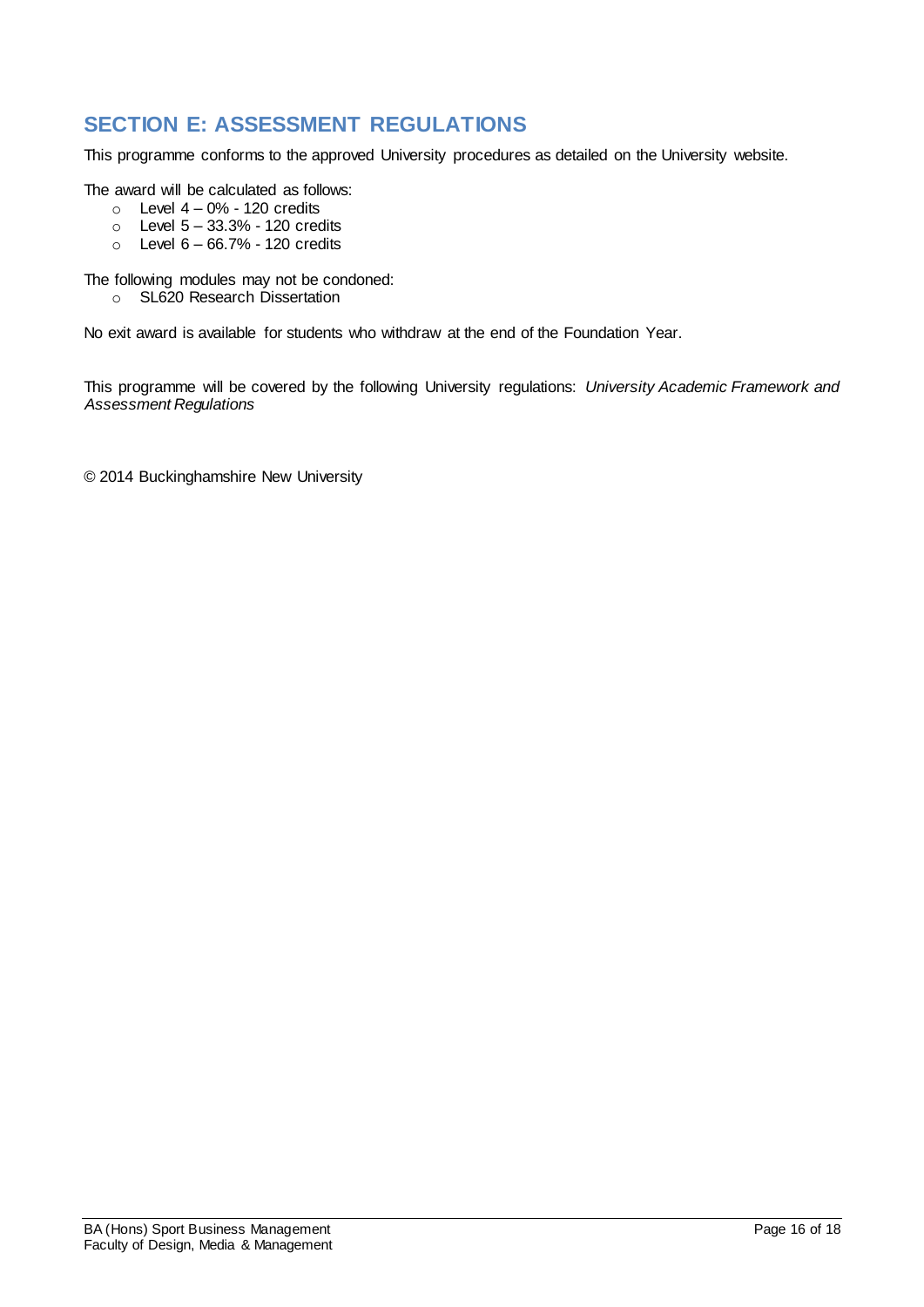# **APPENDIX: OTHER AWARDS AVAILABLE**

The following Exit Awards are available on this programme:

- Certificate of Higher Education (CertHE)
- Diploma of Higher Education (DipHE)
- Bachelor of Arts (Ordinary degree)

#### **Exit Award Programme Learning Outcomes**

#### *Certificate of Higher Education*

On successful completion of a **Certificate of Higher Education (CertHE)**, a graduate will be able to:

- Demonstrate an understanding of key business foundation disciplines in sport and an ability to evaluate and interpret these within the context of sport.
- Collect information from a variety of authoritative sources in order to develop lines of argument in accordance with basic theories and concepts in sport business management.
- Communicate the results of their study/work accurately using a variety of communication styles
- Display a range of personal and interpersonal skills including effective teamwork and performing to deadlines.

A **Certificate of Higher Education (CertHE)** will be awarded to a student who has completed the programme learning outcomes specified above. This is measured by achievement of 120 credits at Level 4. The following modules will count towards achievement of this award:

| • SL460 Sport and Society (Core)                      | (15 Credits) |
|-------------------------------------------------------|--------------|
| • MG411 Intro to People Management (Core)             | (15 Credits) |
| • MG412 Principles of Marketing                       | (15 Credits) |
| • SL423 Professional Academic Skills for Sport (Core) | (15 Credits  |
| • MG413 Data Insight for Business Decisions (Core)    | (15 Credits) |
| • SL412 The Sport Business (Core)                     | (15 Credits) |
| • BM414 Financial Decision Making (Core)              | (15 Credits) |
| • SL414 Applied Sport Field Study (Core)              | (15 Credits) |
|                                                       |              |

#### *Diploma of Higher Education*

On successful completion of a **Diploma of Higher Education (DipHE)**, a graduate will be able to:

- Demonstrate knowledge and critical understanding of the well-established principles in the field of sports business and the way in which those principles have developed
- Apply underlying concepts and principles outside the context in which they were first studied, including the application of those principles
- Use a range of established techniques to undertake analysis of information and propose solutions to problems arising from that analysis
- Demonstrate an awareness of different sports management concepts and frameworks and identify those areas where the knowledge base is most/least secure
- Effectively communicate information, arguments and analysis in a variety of forms to specialist and non-specialist audiences

A **Diploma of Higher Education (DipHE)** will be awarded to a student who has completed the programme learning outcomes specified above. This is measured by achievement of a combined total of 240 Credits comprising 120 credits at Level 4 **and** 120 Credits at Level 5. All modules at Level 4 and the following modules at Level 5 will count towards achievement of this award:

 SL535 Sport Sponsorship and Events (Core) (15 Credits) SL516 Sports Operations Management (Core) (15 Credits)